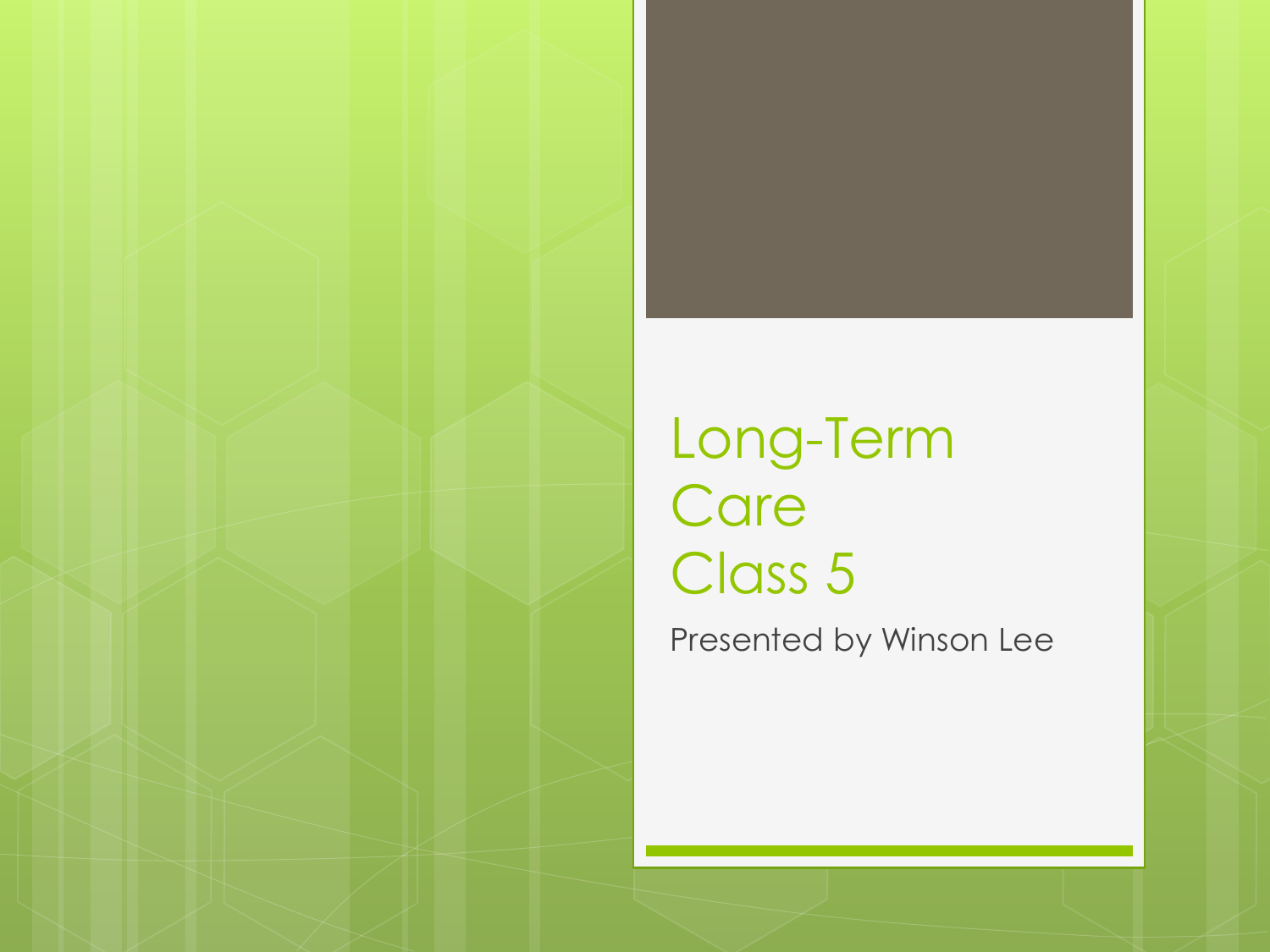# 3 Stages to Long-Term Care

- 1. Retirement Home 耆英大厦
- 2. Home Care
- 3. Facility Care 安老院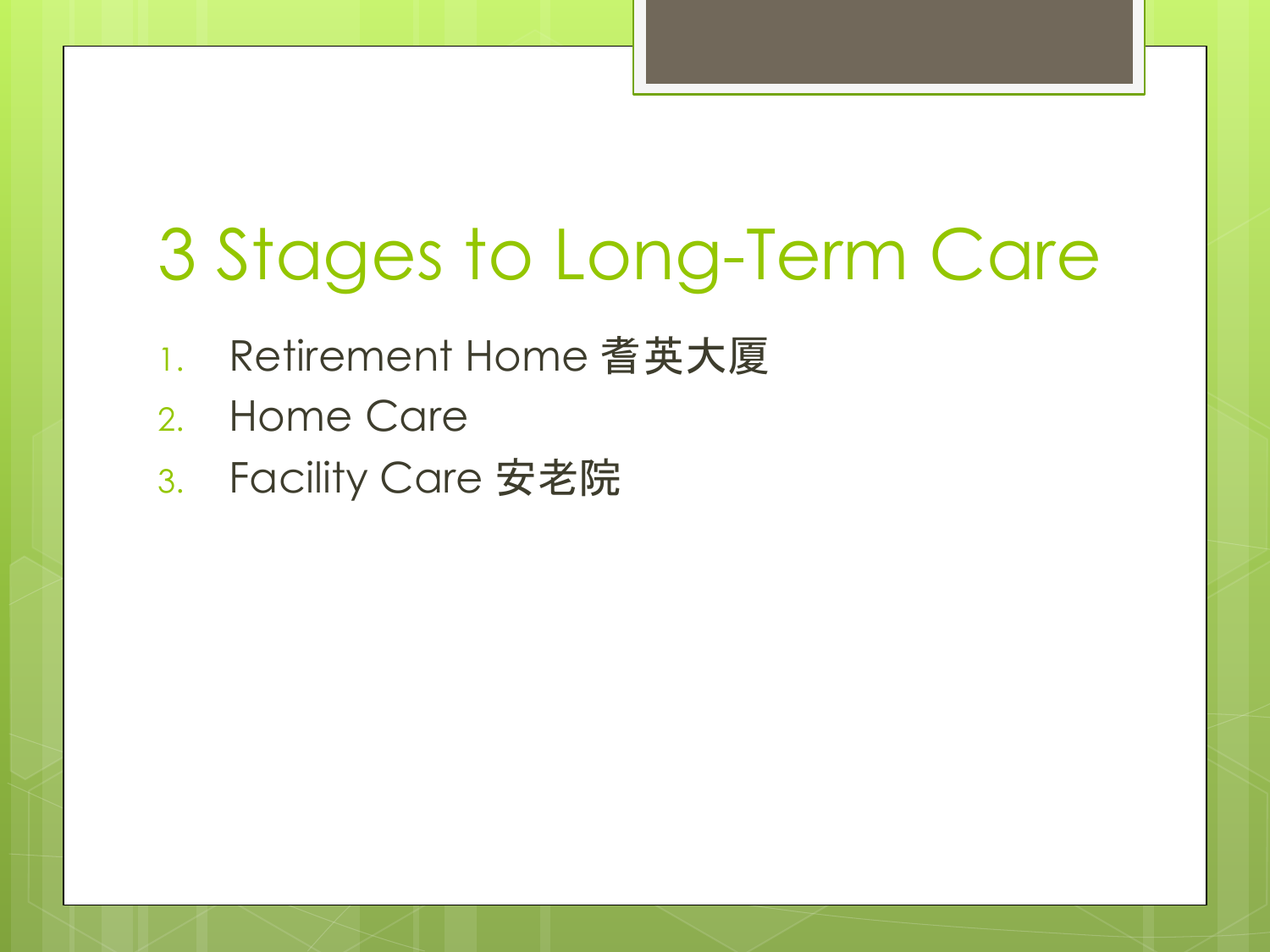o Not paid for by government o It is paid for by the person going there **o** Those who need meals and cleaning services

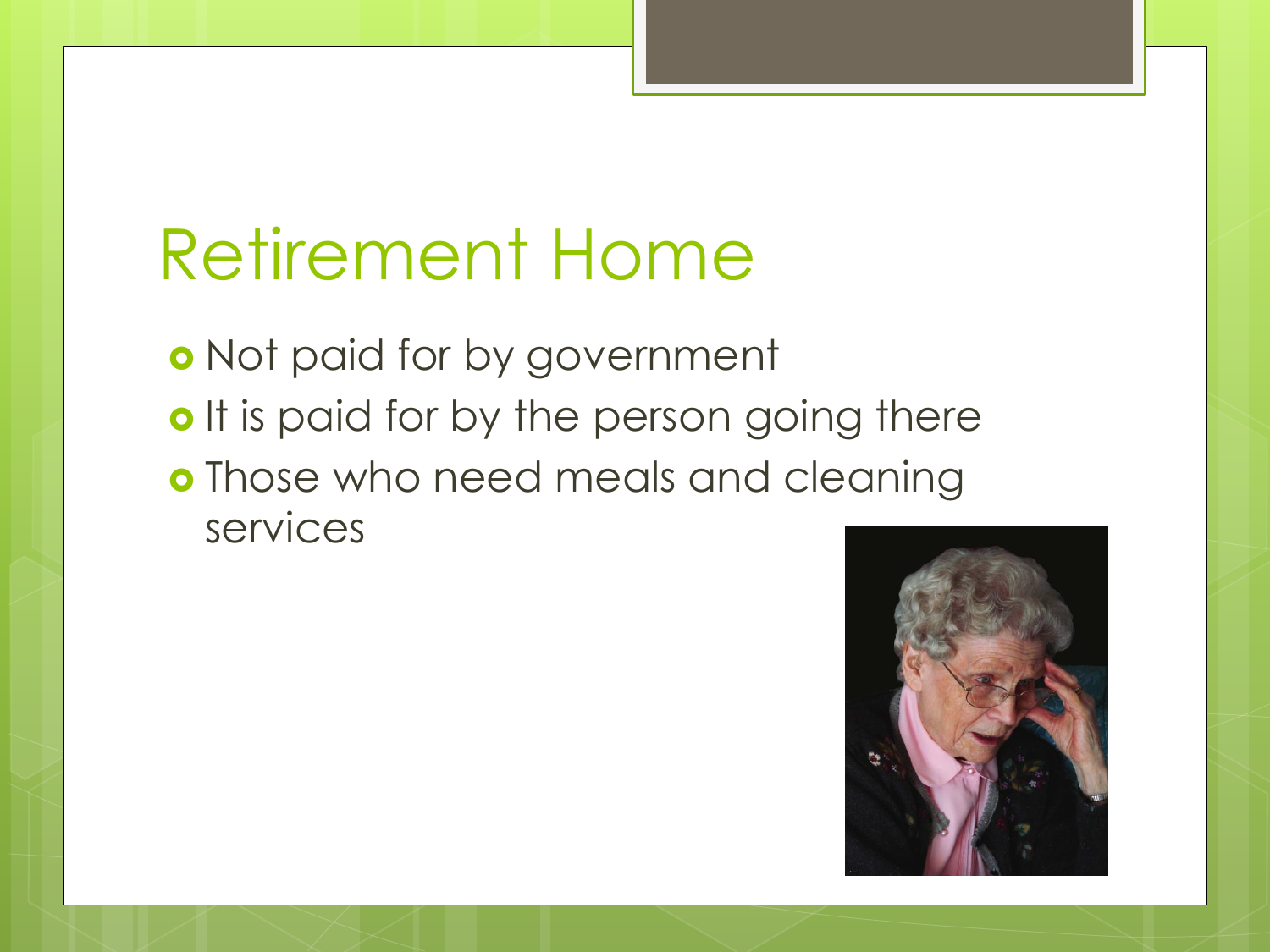Usually a multi-residence setting o A person gets a private room or semiprivate room or a suite for a couple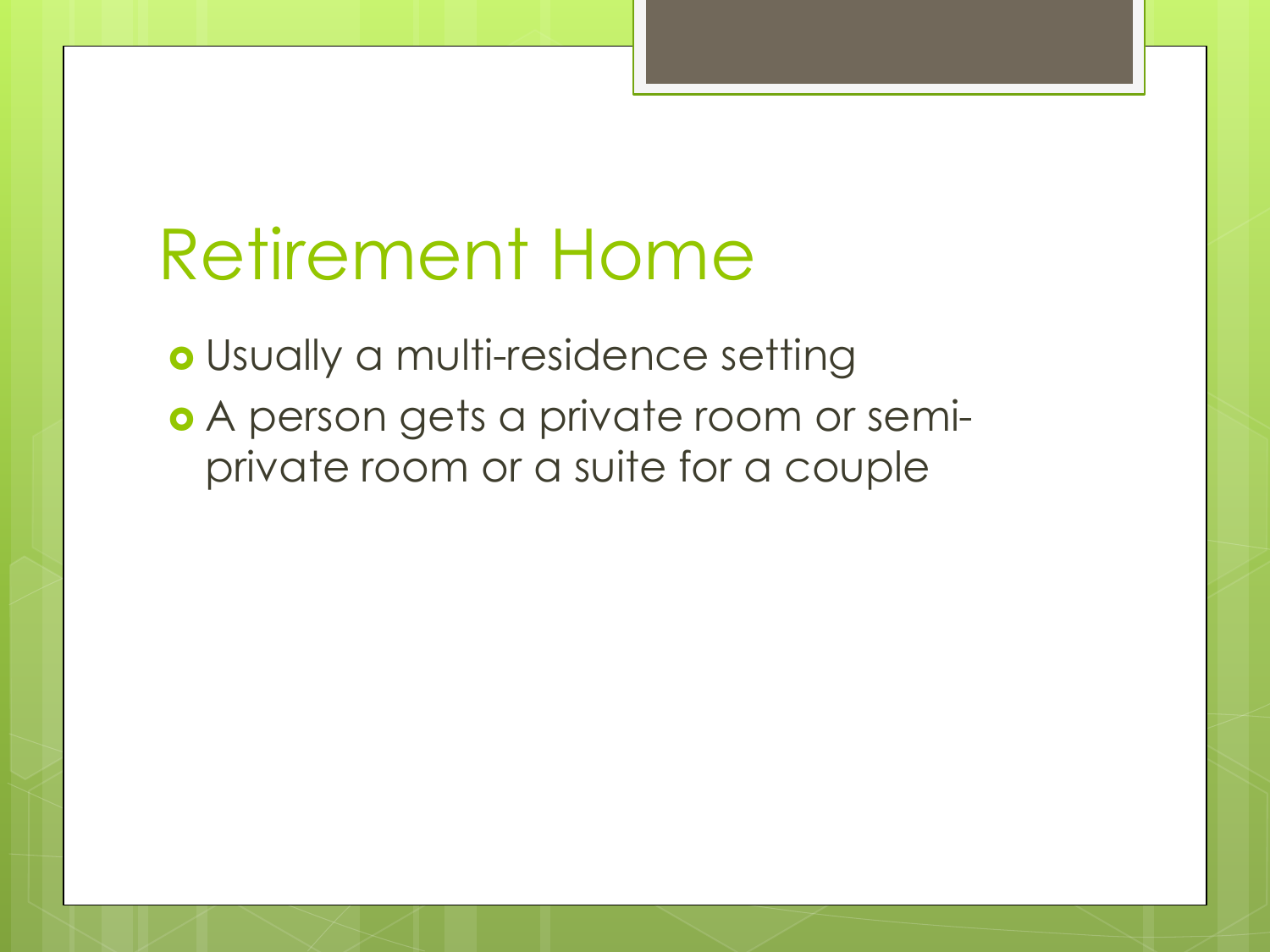o There is a lounge area, a common dining room, recreation rooms, cleaning services, social or religious programs and some basic health care services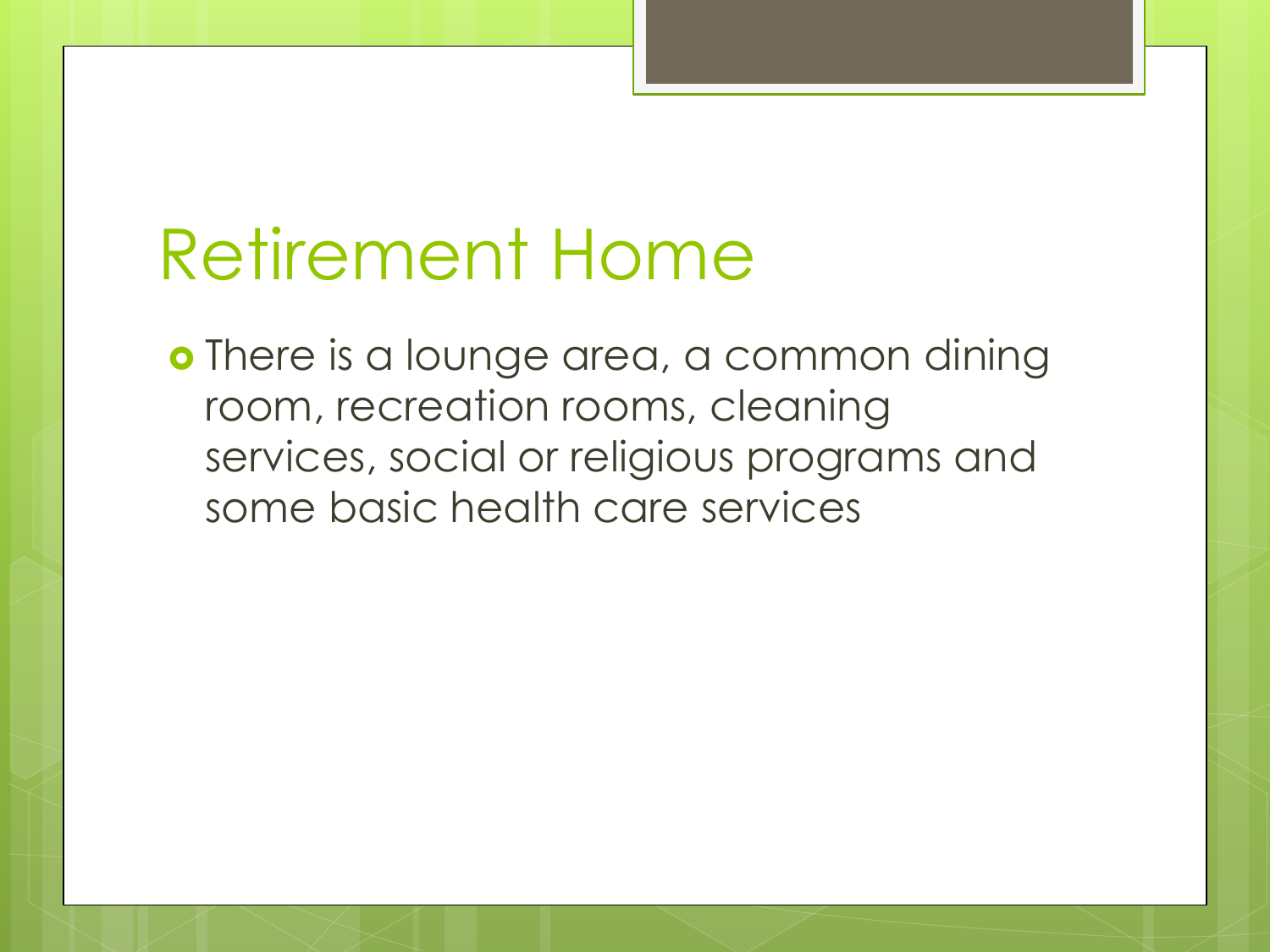Cost in 2010

- \$913 \$3,832 per month for one private room
- \$2,009 \$4995 per month for a one bedroom suite

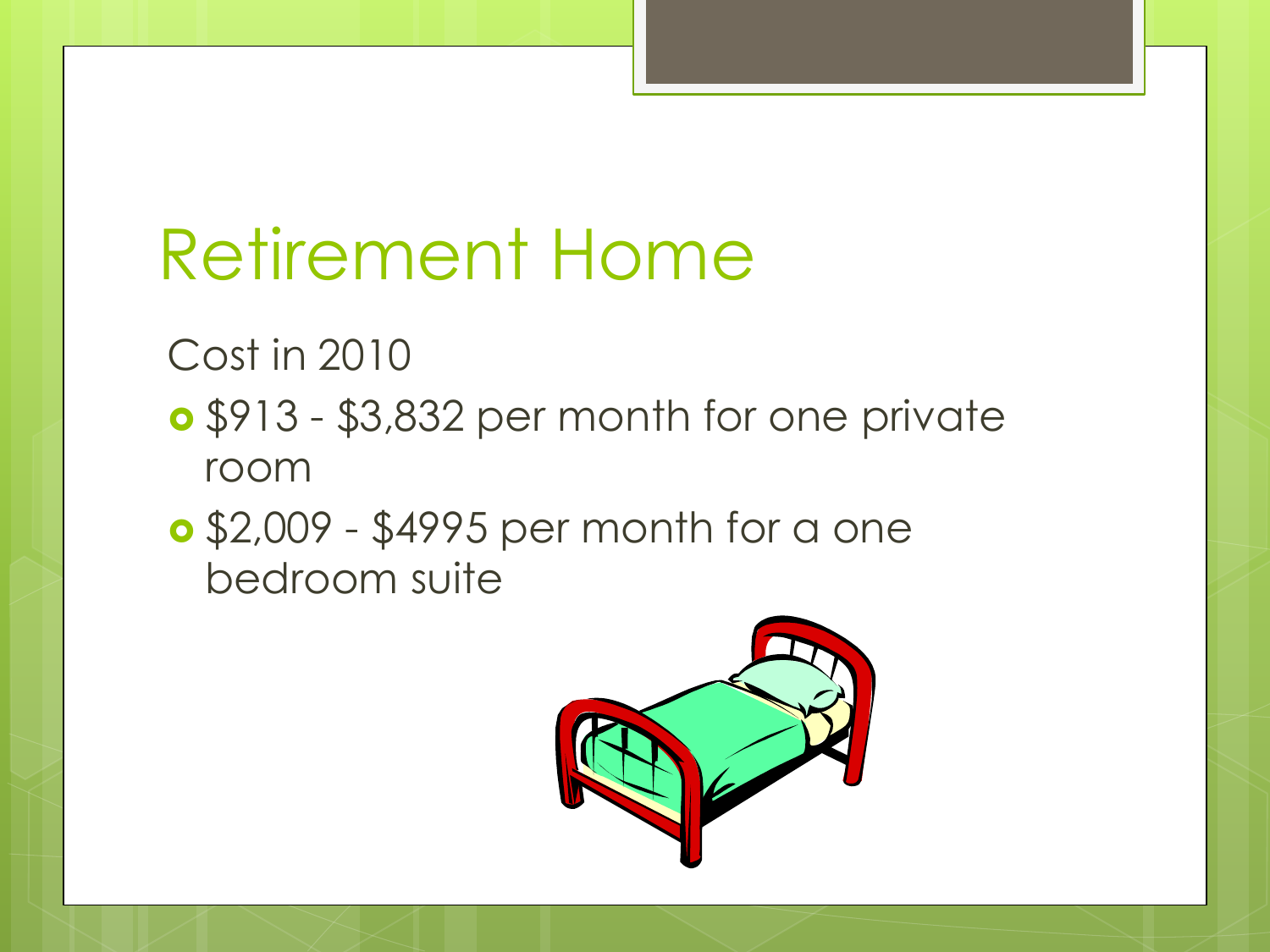- o This stage a person can still do most things
- Can still enjoy social gatherings and be entertained
- **o** Some folks are there in their late seventies already
- o This is the first stage of assisted living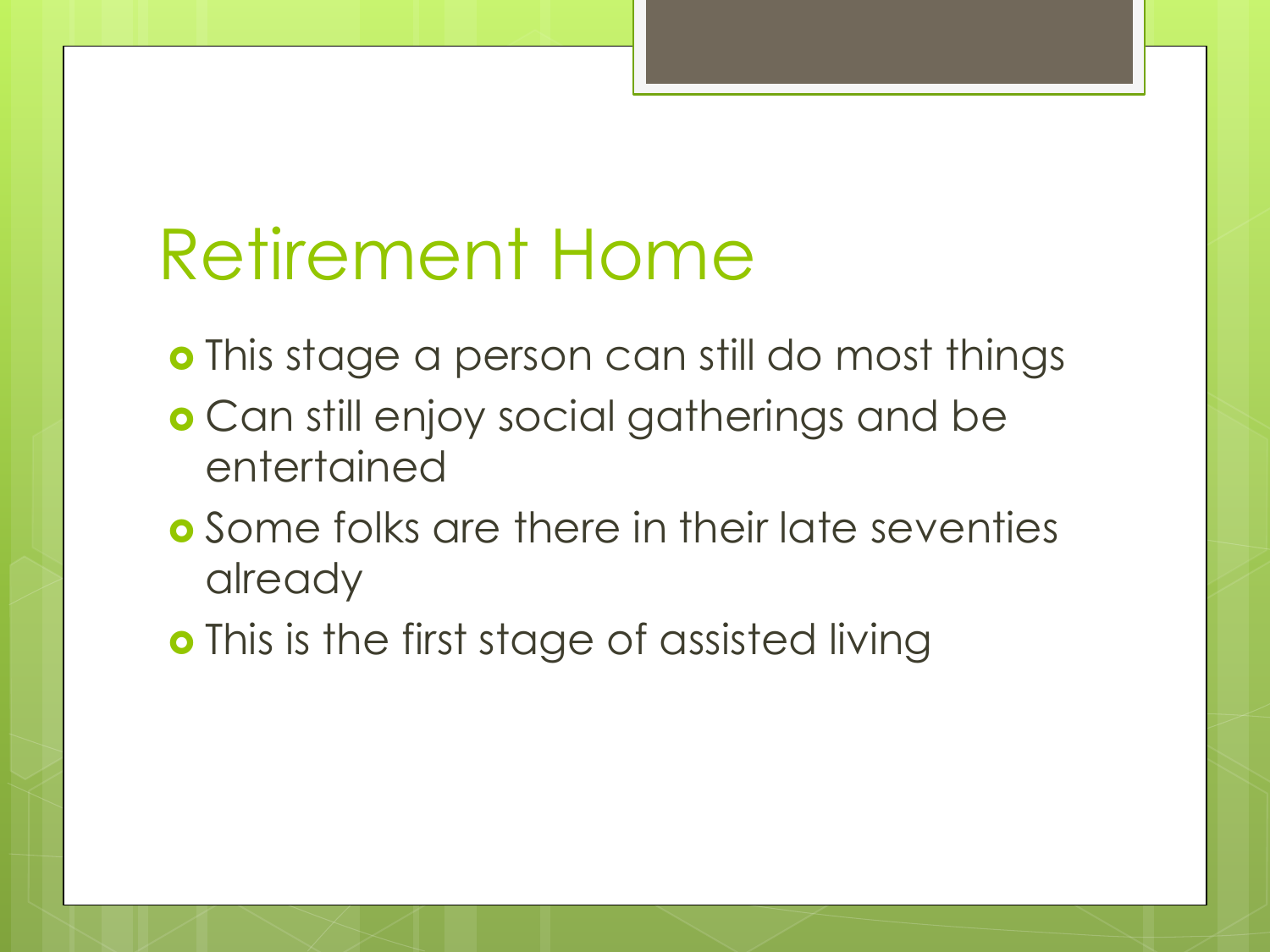o There is SATS

**o** Senior Assisted Transportation Services

o Help seniors with mobility

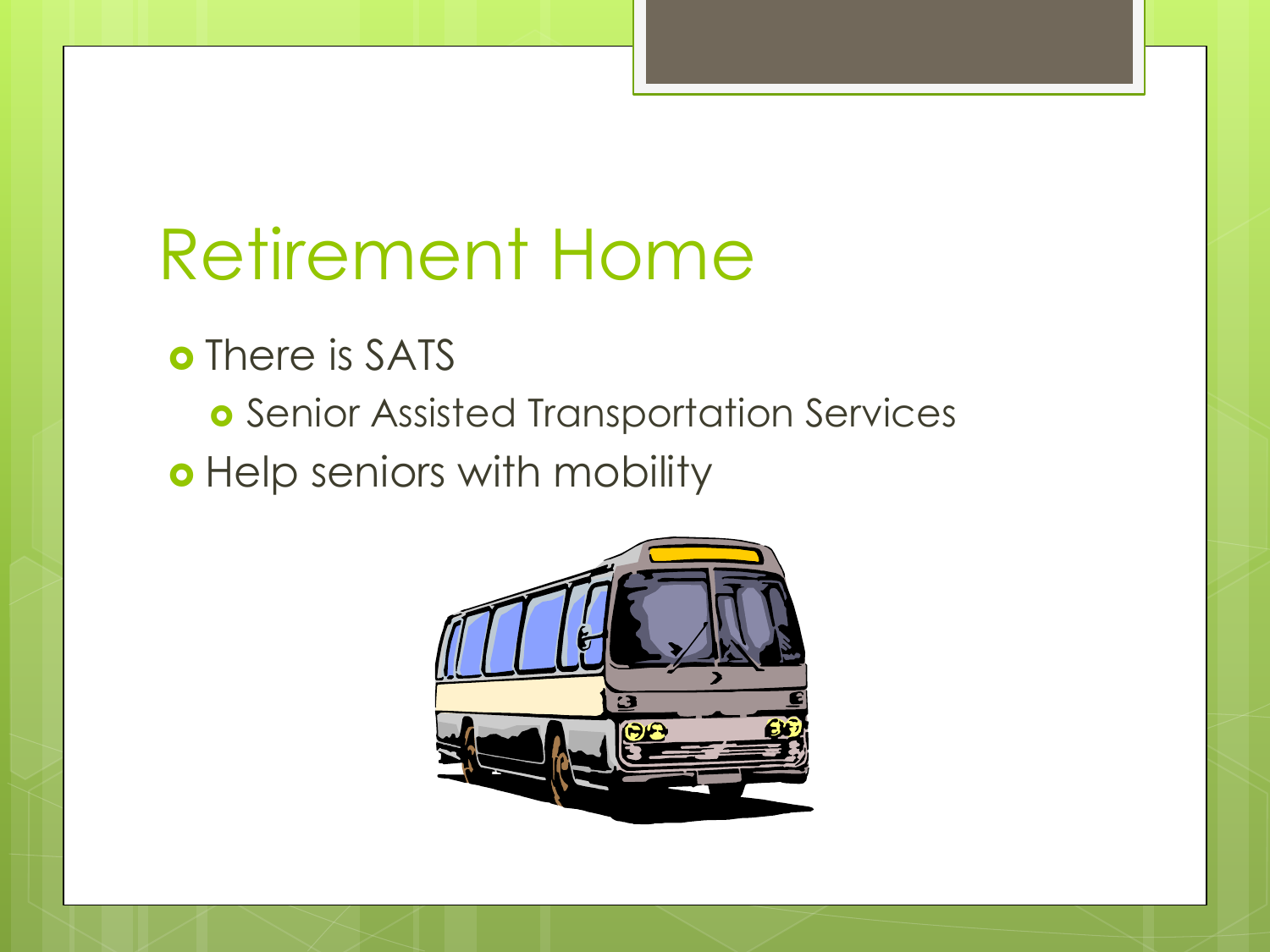- o There is also adult day care services available too
- 文化中心has similar idea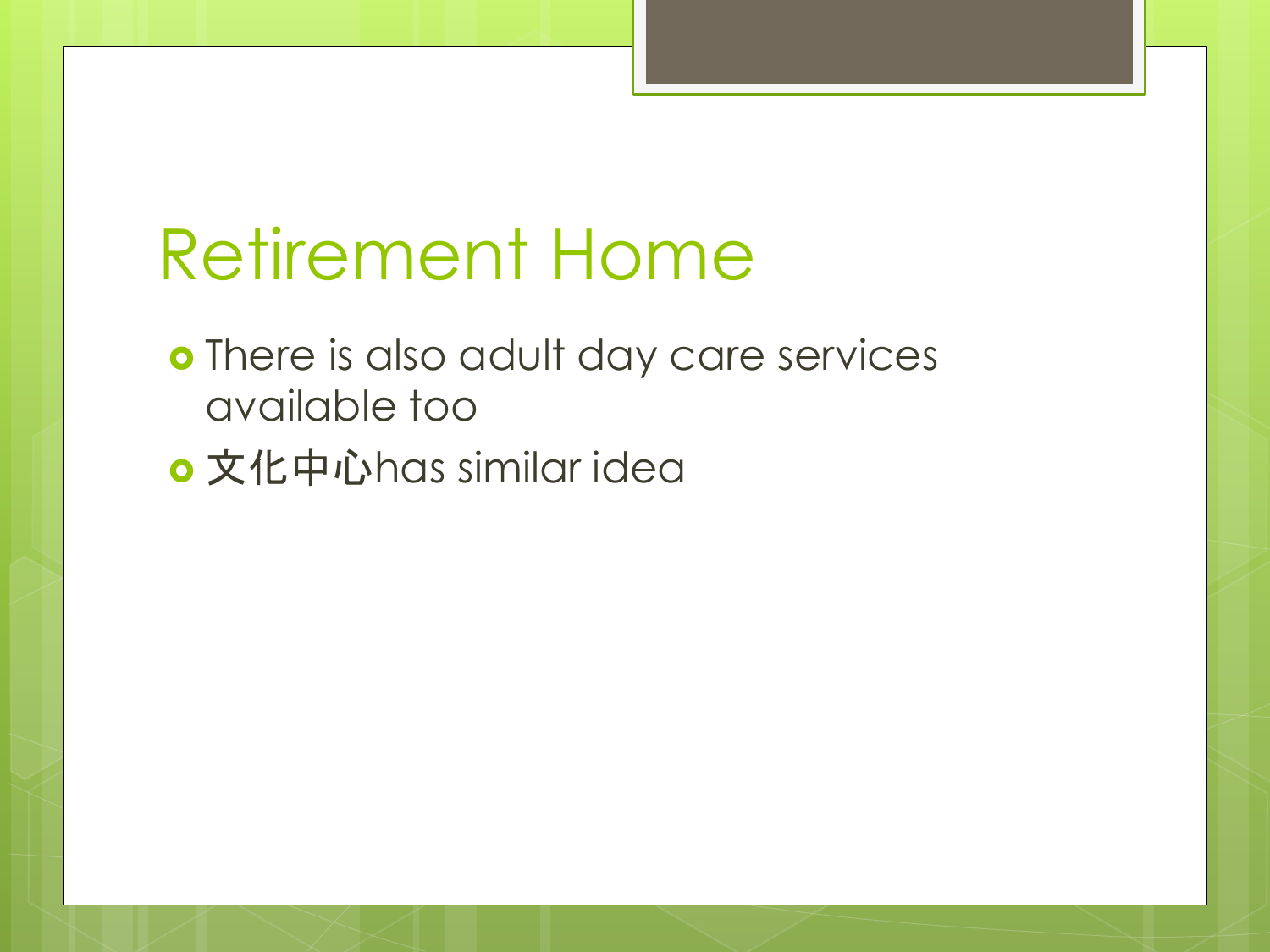# Stage 2 Home Care

**o** For those who choose to not go to the retirement home route, home care is the alternative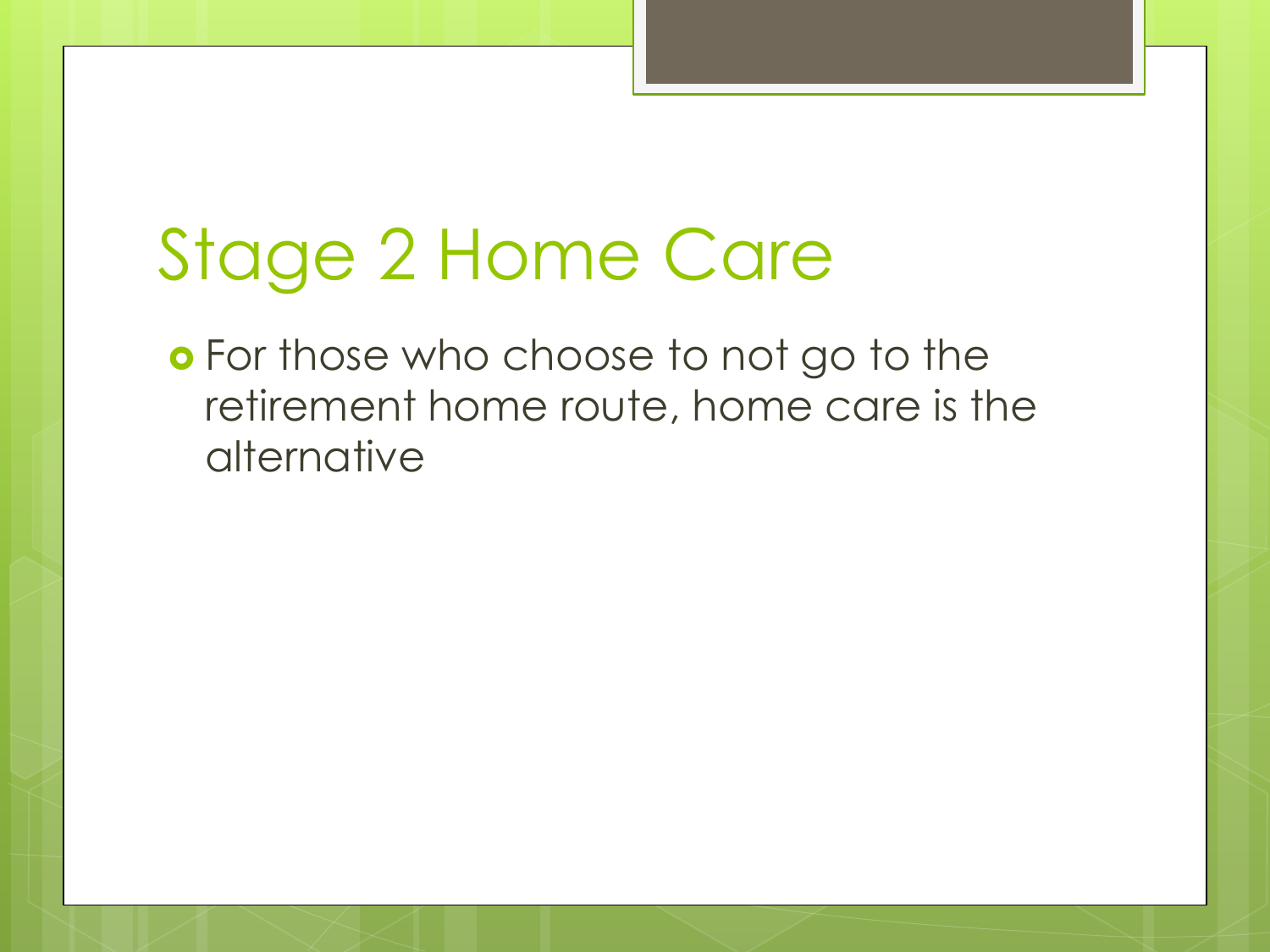o The lucky people would have family to stay with

**o** Care given by sons and daughters

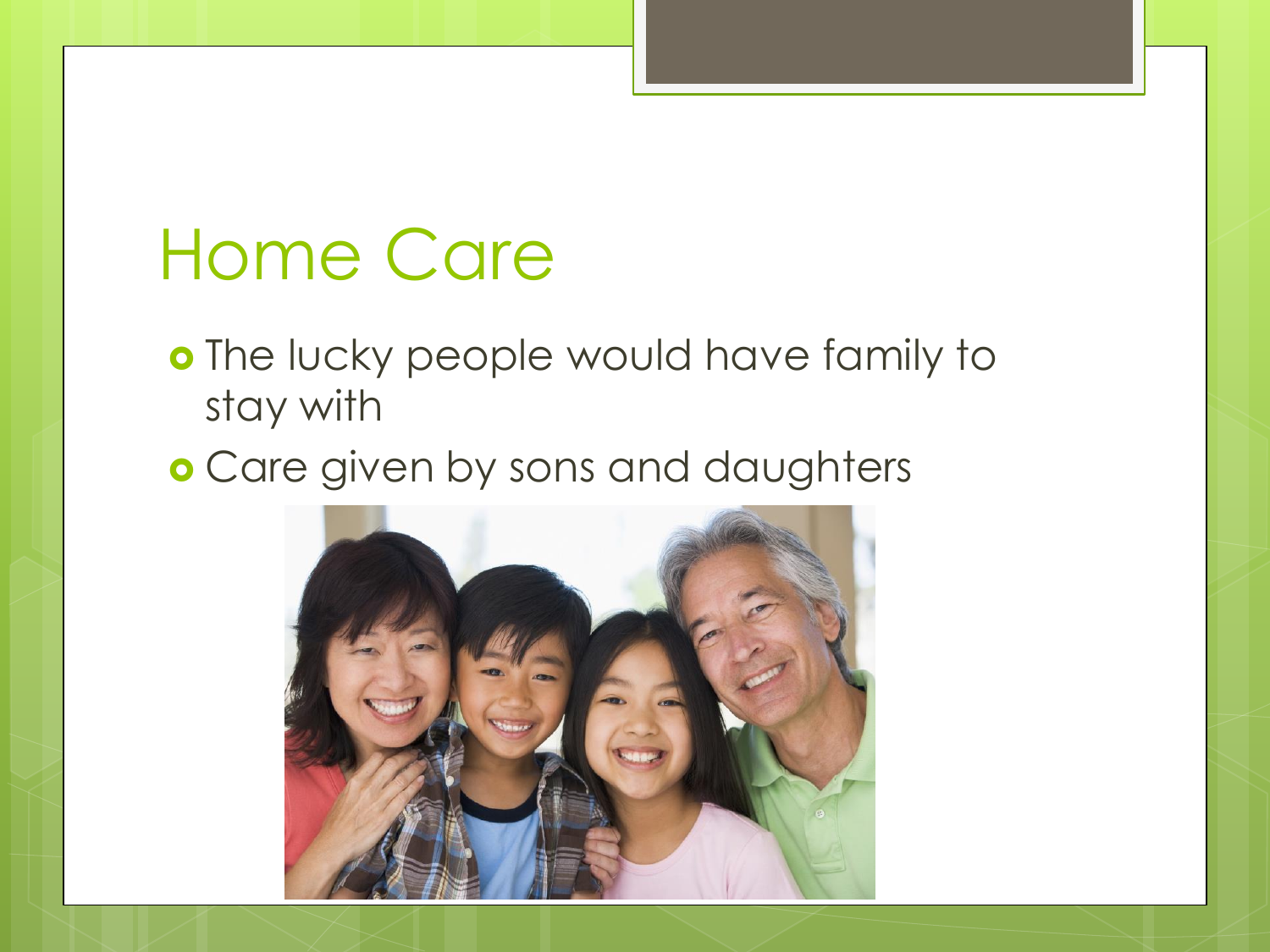o In Edmonton, there are also senior caters o (see notes on service for seniors)

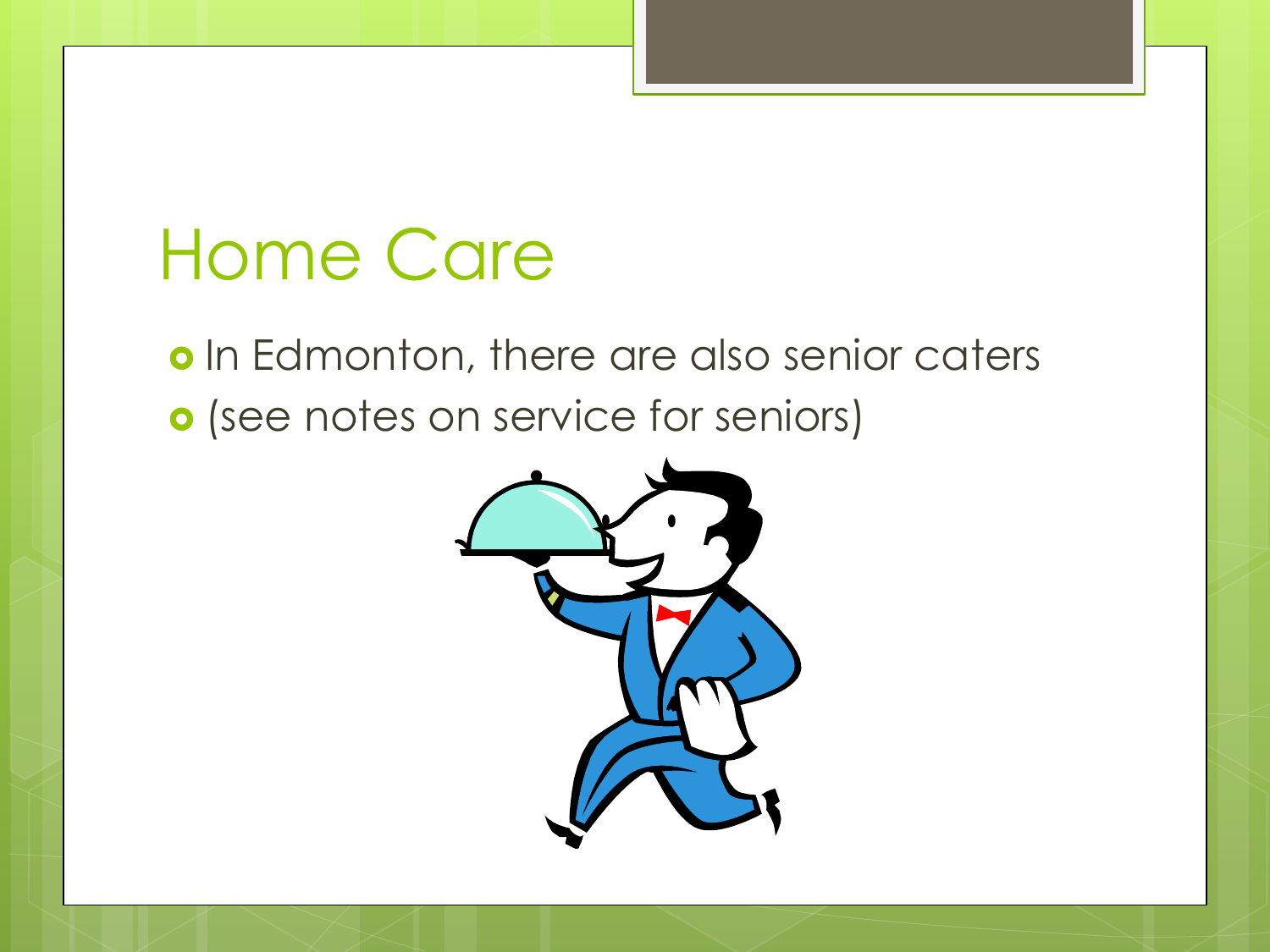- For home assist, there is assisted waste collection services
- Snow Angel Volunteer Program

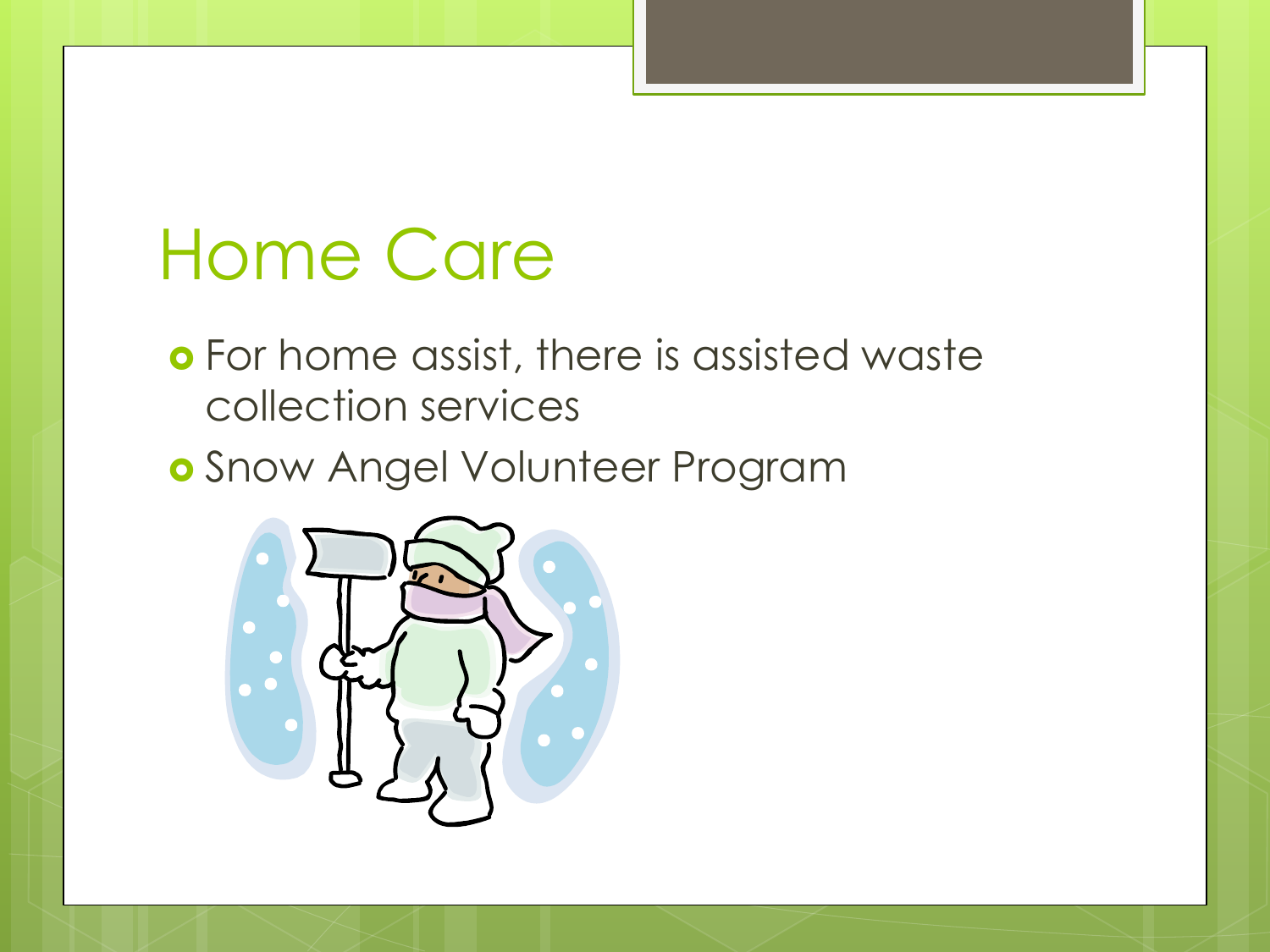o When there is no children or when they are busy, some form of additional care is needed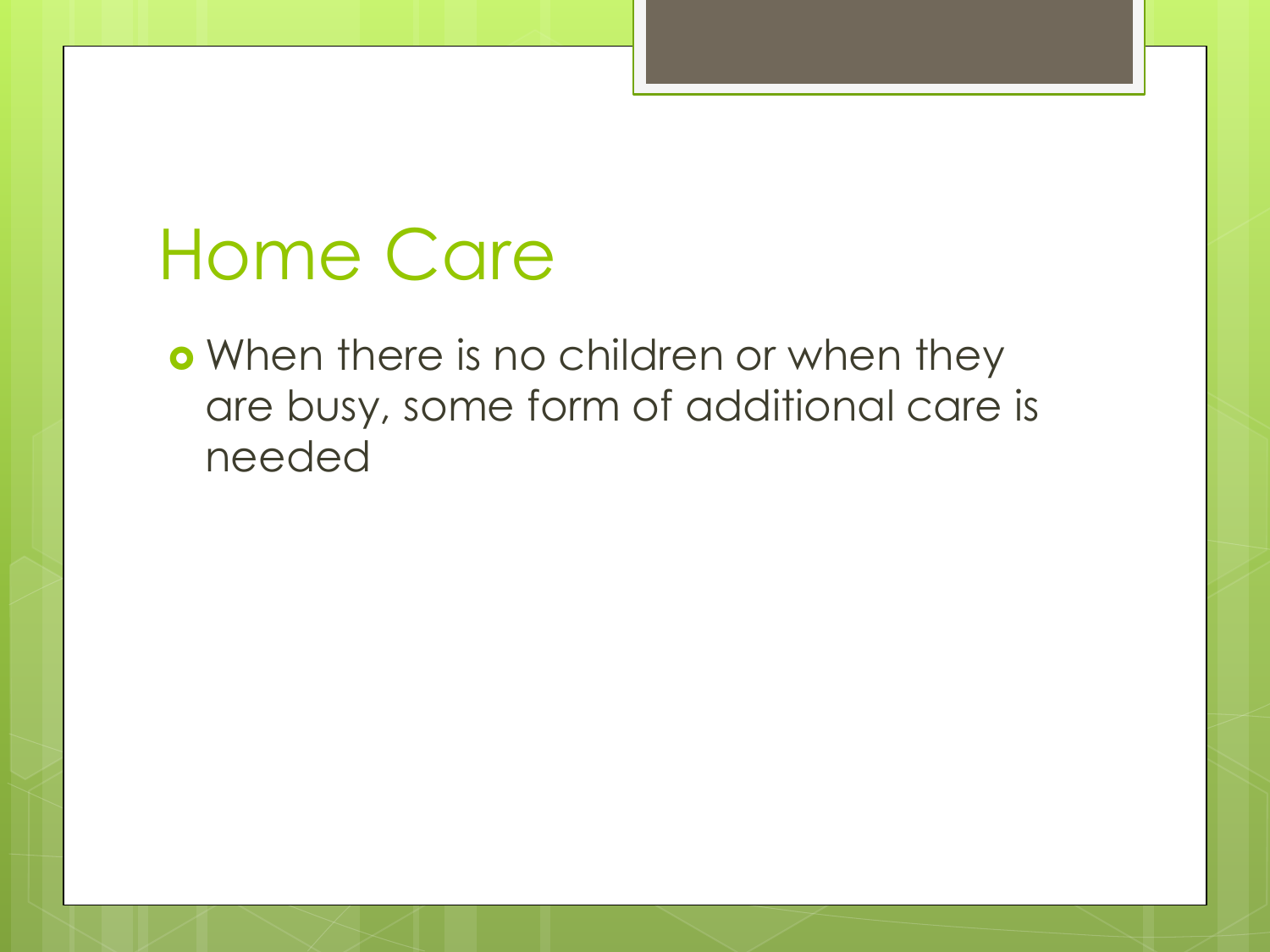AHS Alberta Health Services Coordinates home care in Edmonton o They can be reached with health LINK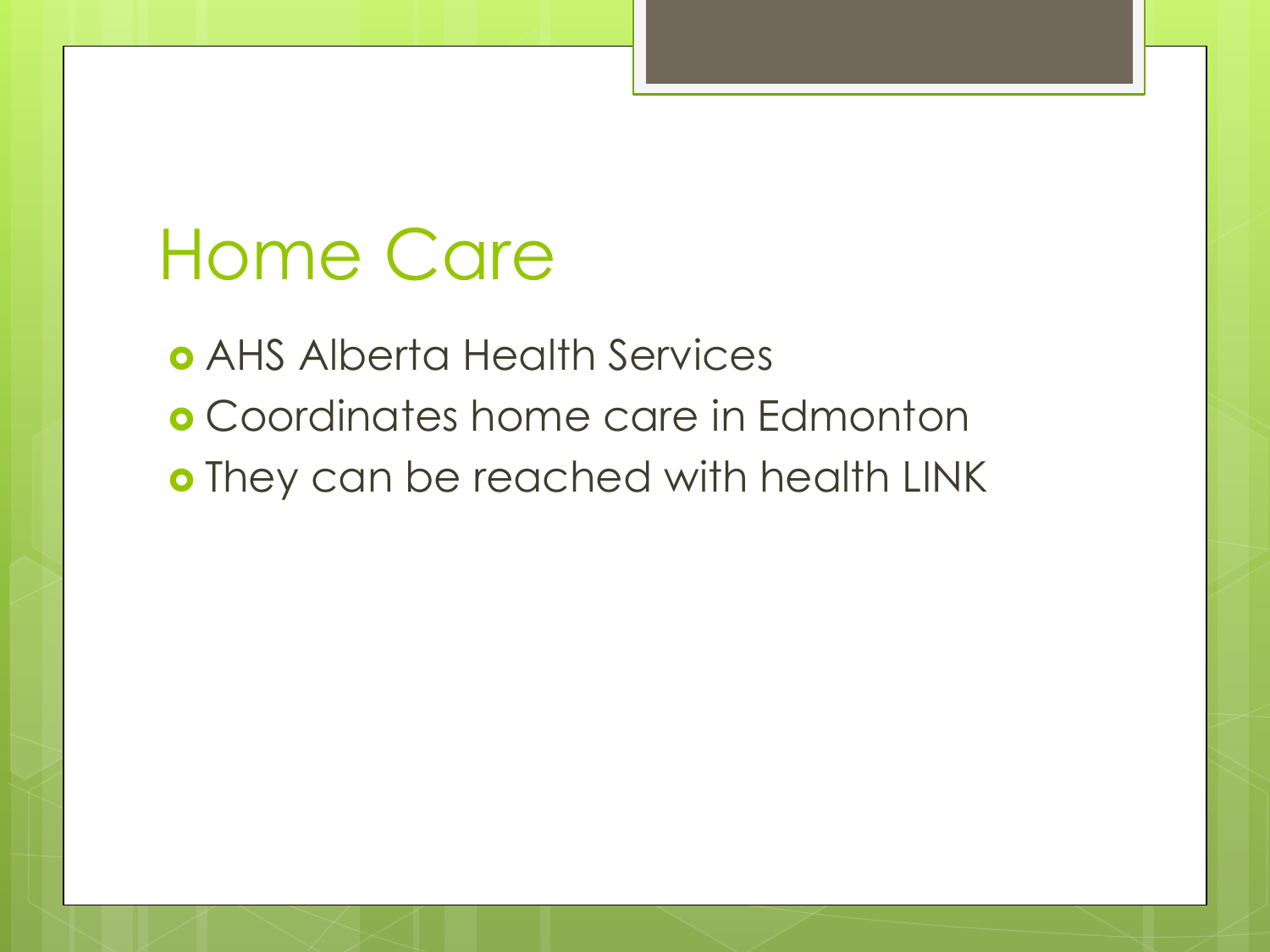- o If they need there is a registered nurse (case manager) that will come out to meet with you (the elderly) to discuss care
- o This nurse has access to family doctors, physiotherapists, pharmacists, health care aids and others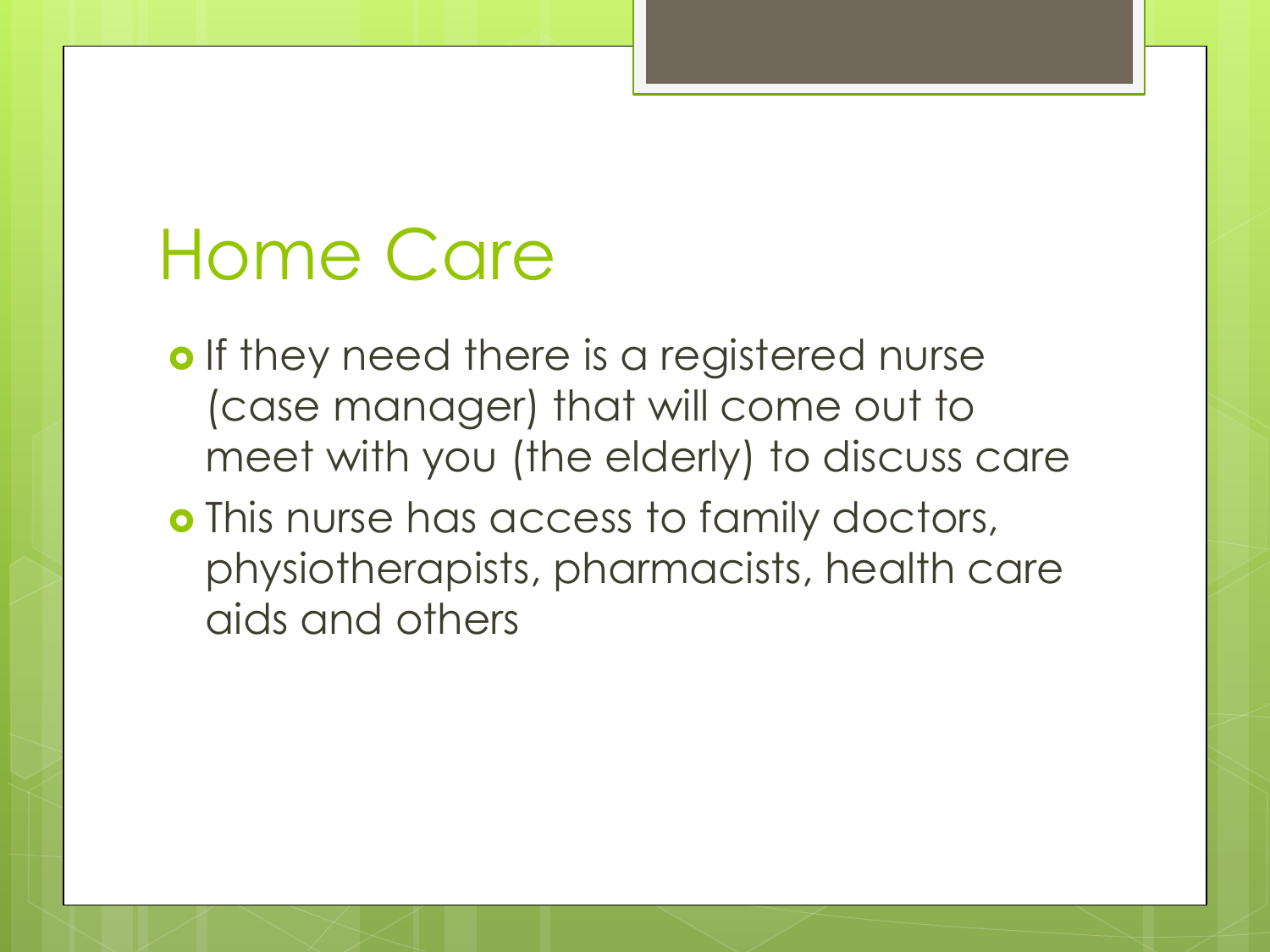- o The services provided through the case manager would be provided by AHS
- **o** Some supplies and equipment maybe outside of the scope of AHS
	- You would have to pay

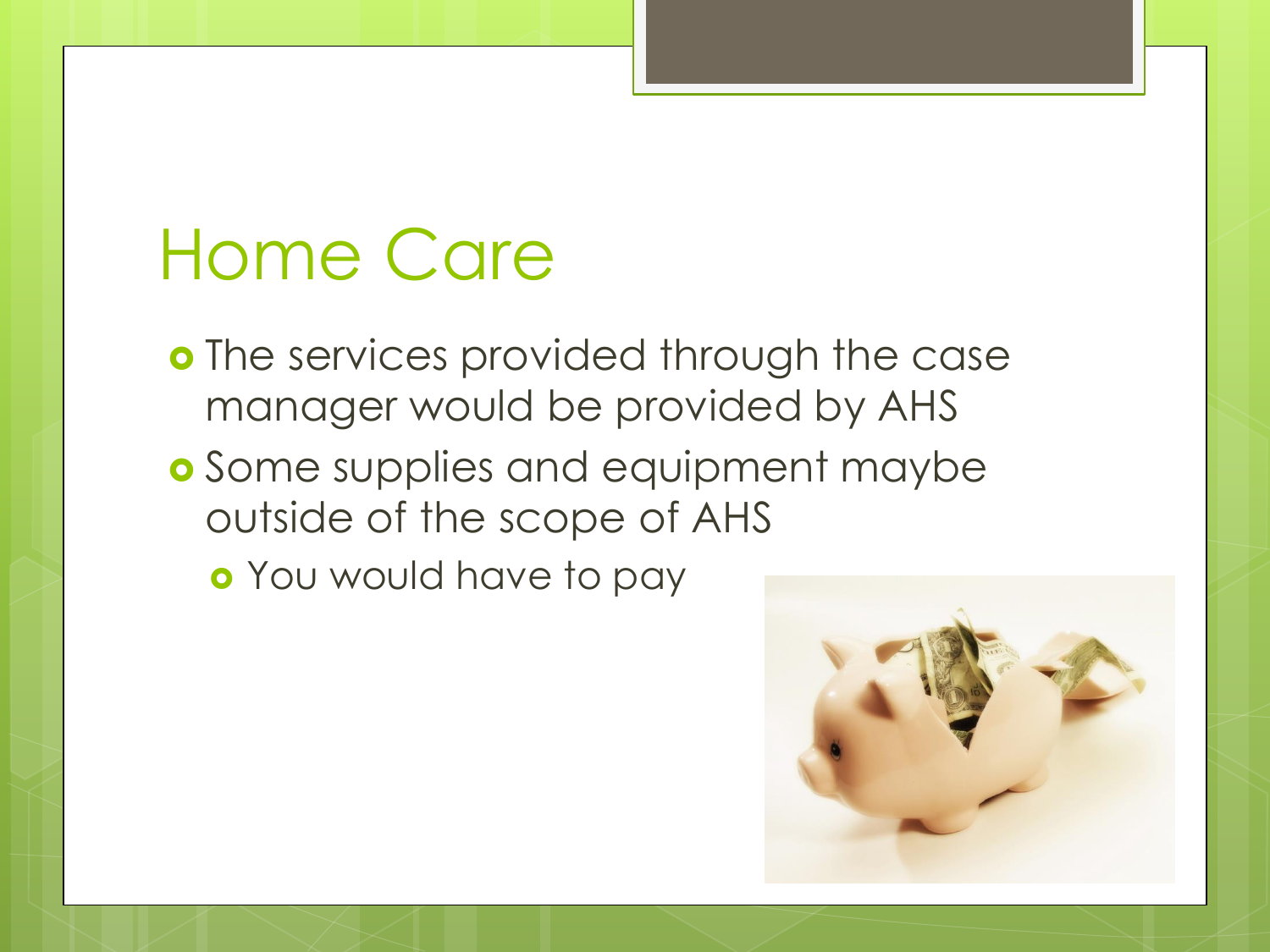- **o** Eg. A nurse prescribed that you get a person to come clean you up two times a week
	- o Including bathing, clean and groom appearance
	- o This is paid by AHS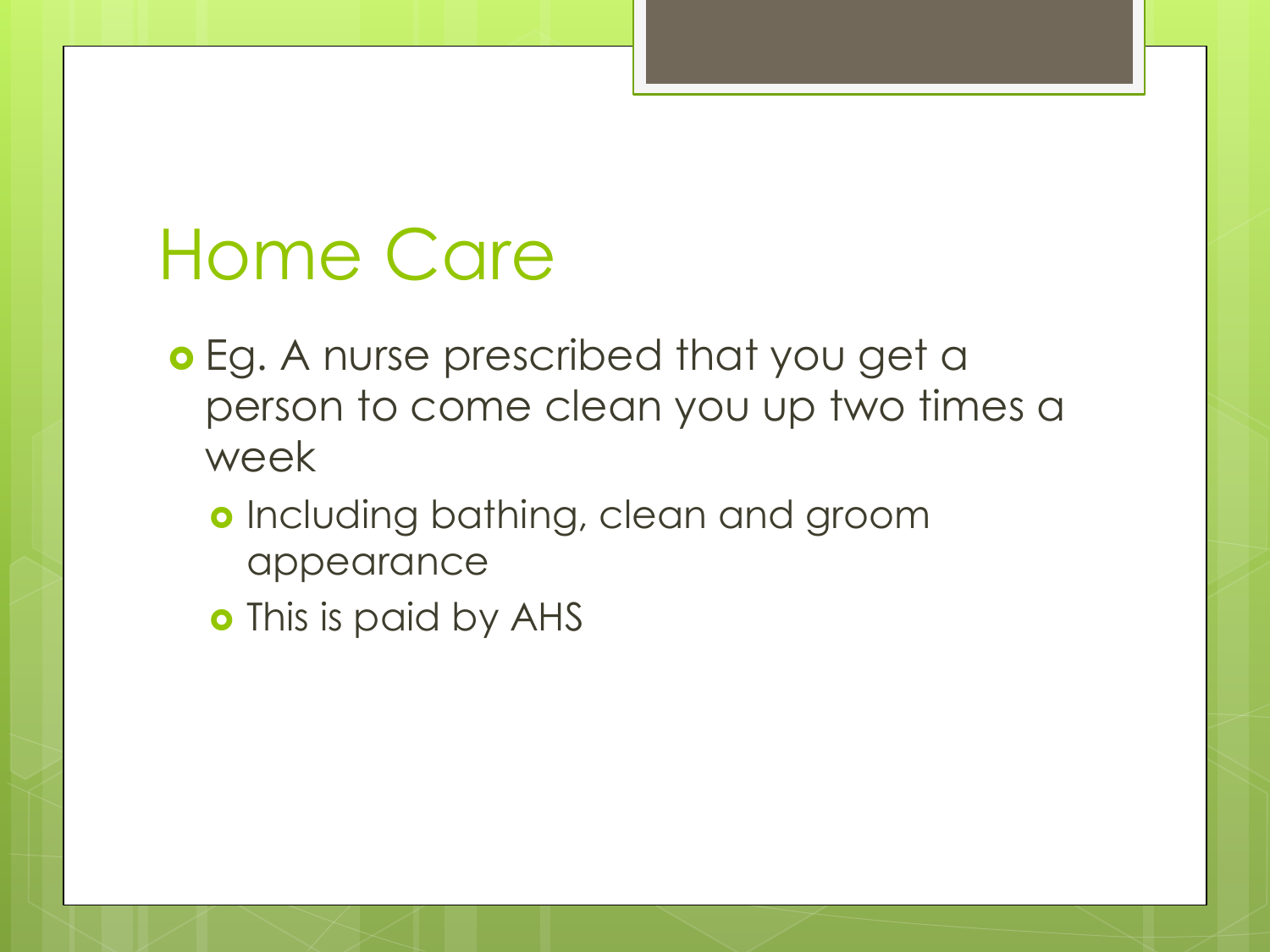You need additional help You wanted six baths a week **o** You pay the difference by hiring people from the care service industry AHS has a list of government approved care service providers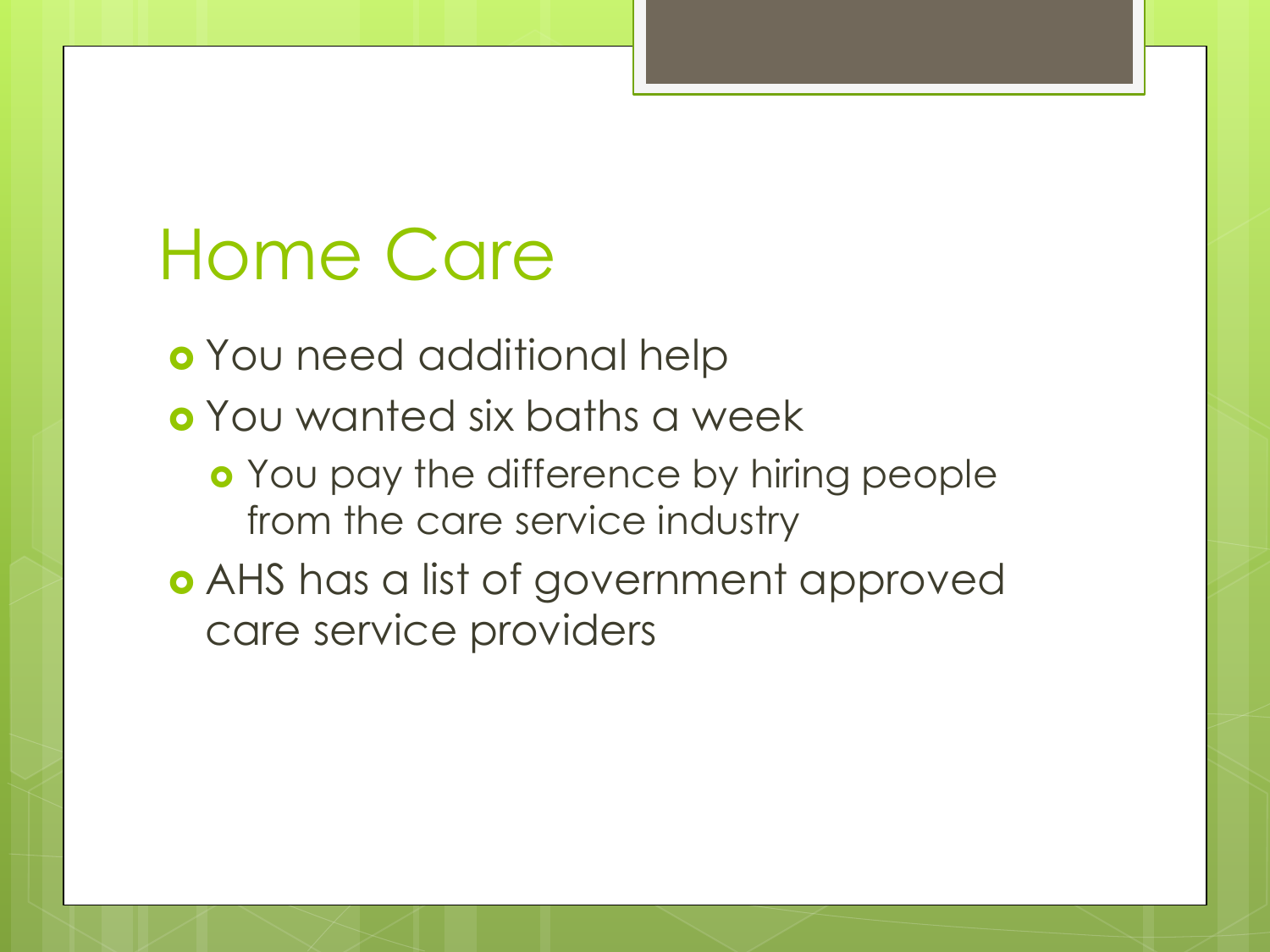o Services can range from

- **o** Grocery shopping
- **o** House work
- **o** Companionship
- **o** Cleaning
- o Cooking
- **o** Bathing

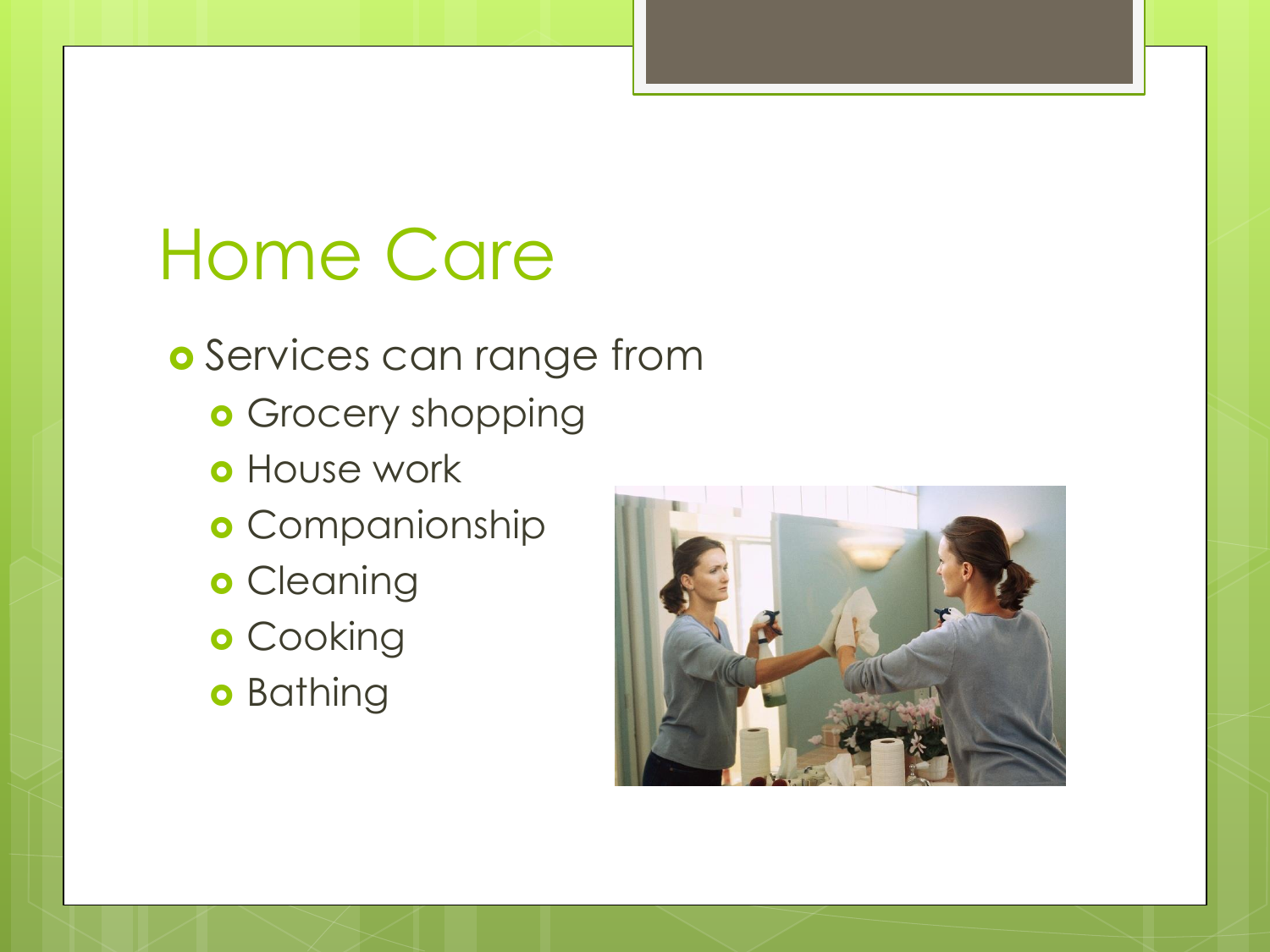o The key is what the case manager prescribed is paid for by the government Anything additional you pay for yourself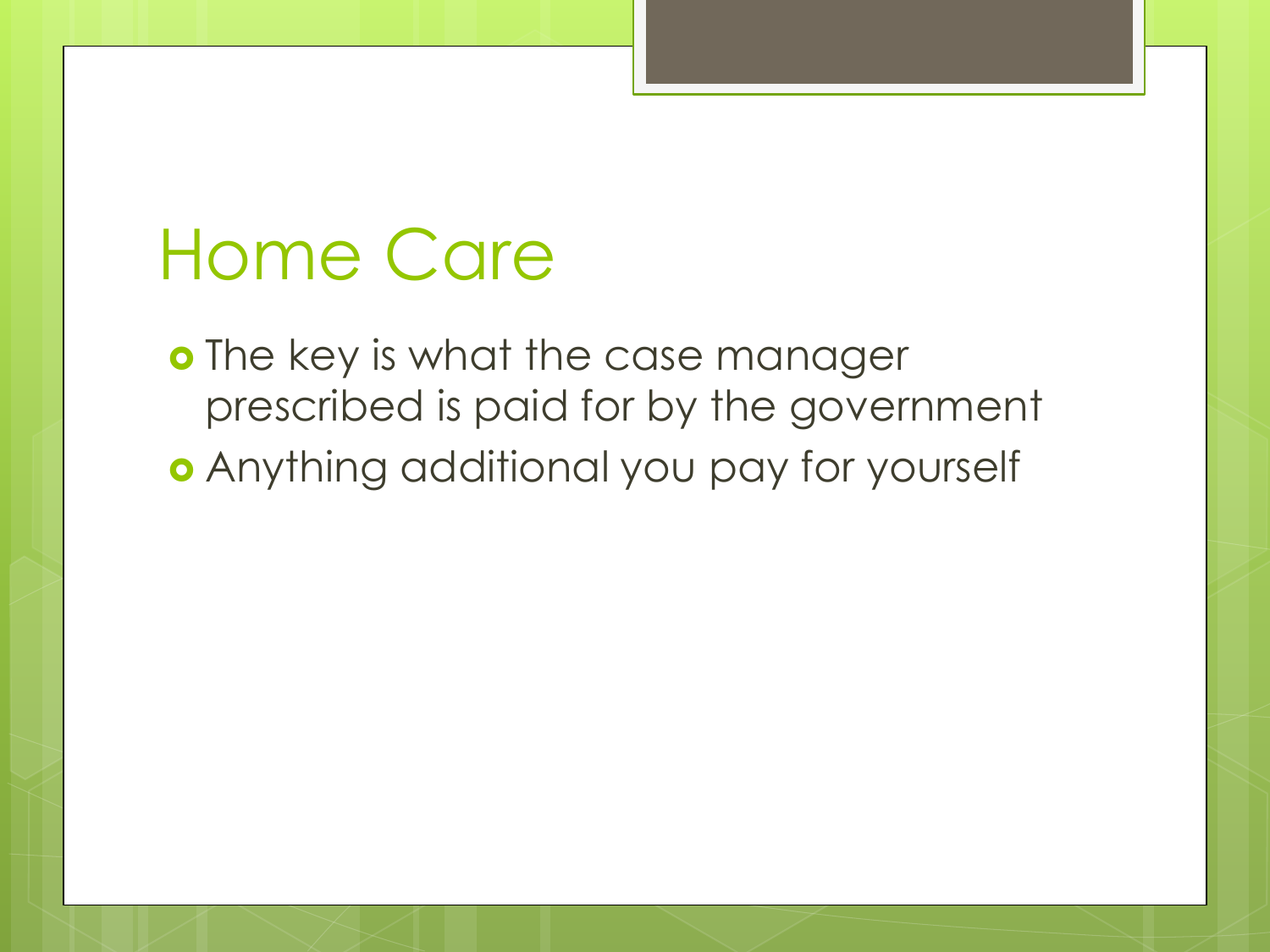o If you are high income o There is no issue o What if you are average or low income?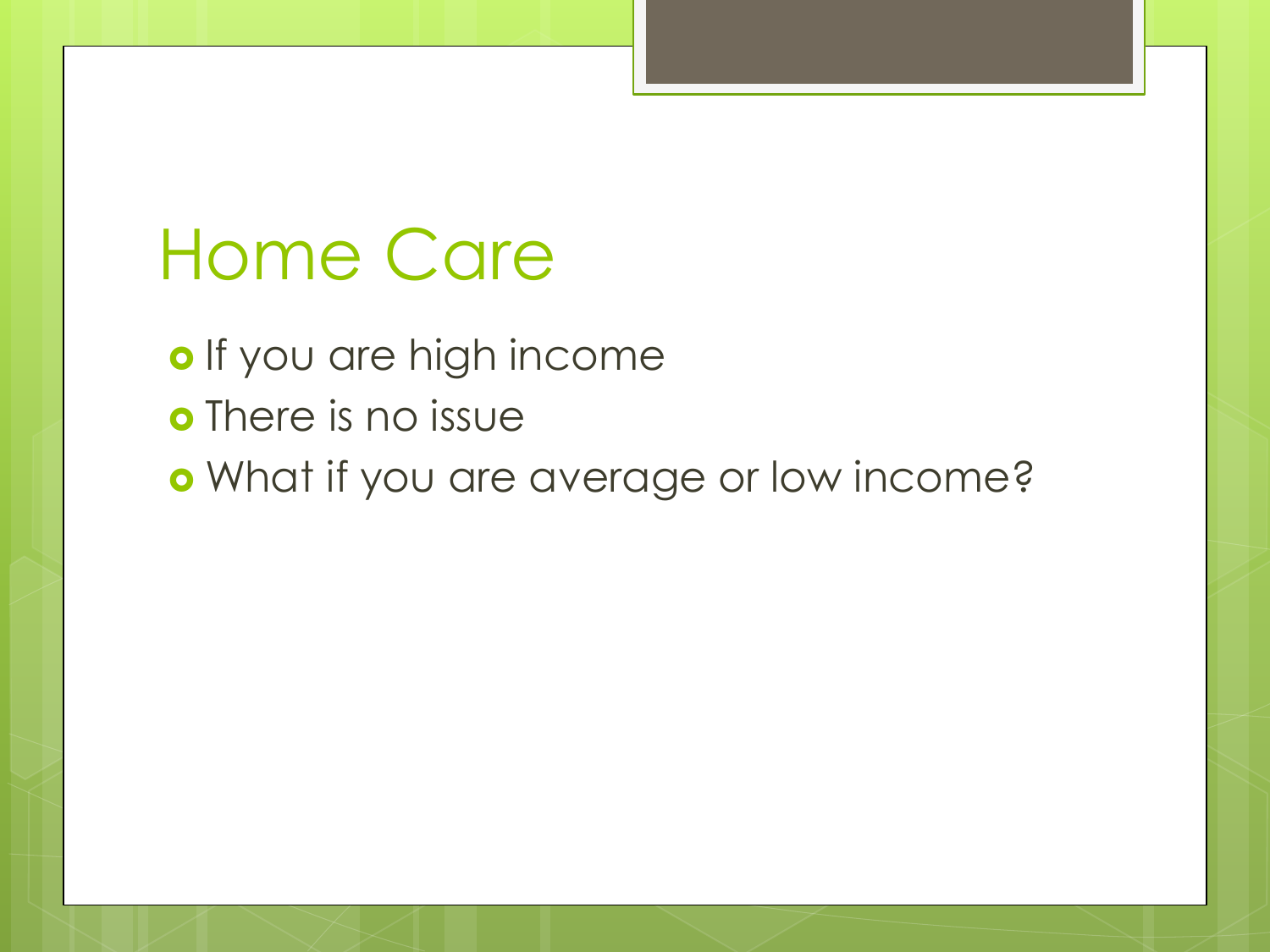You can get assistance o Income/asset test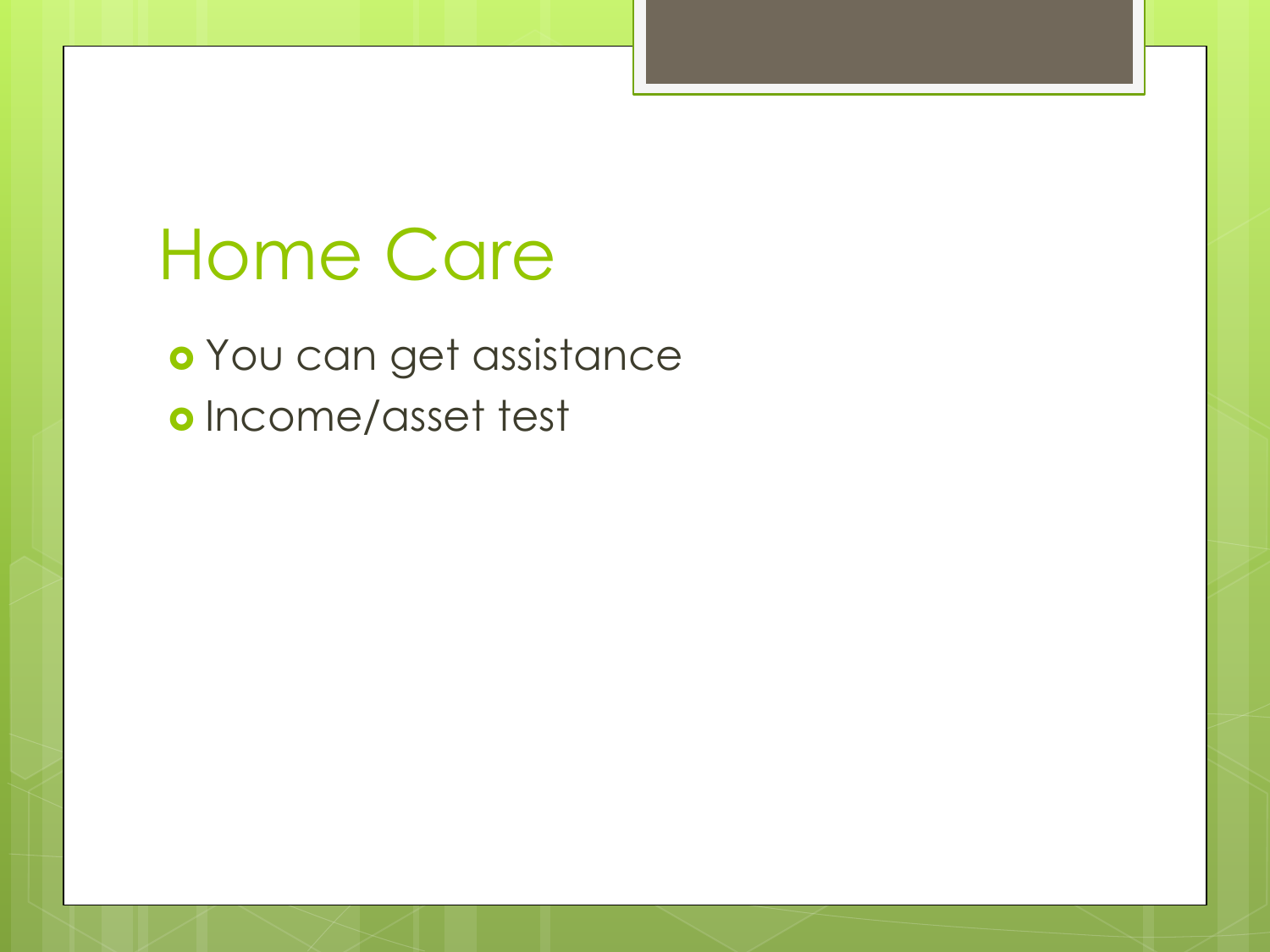o Please see the home care cost chart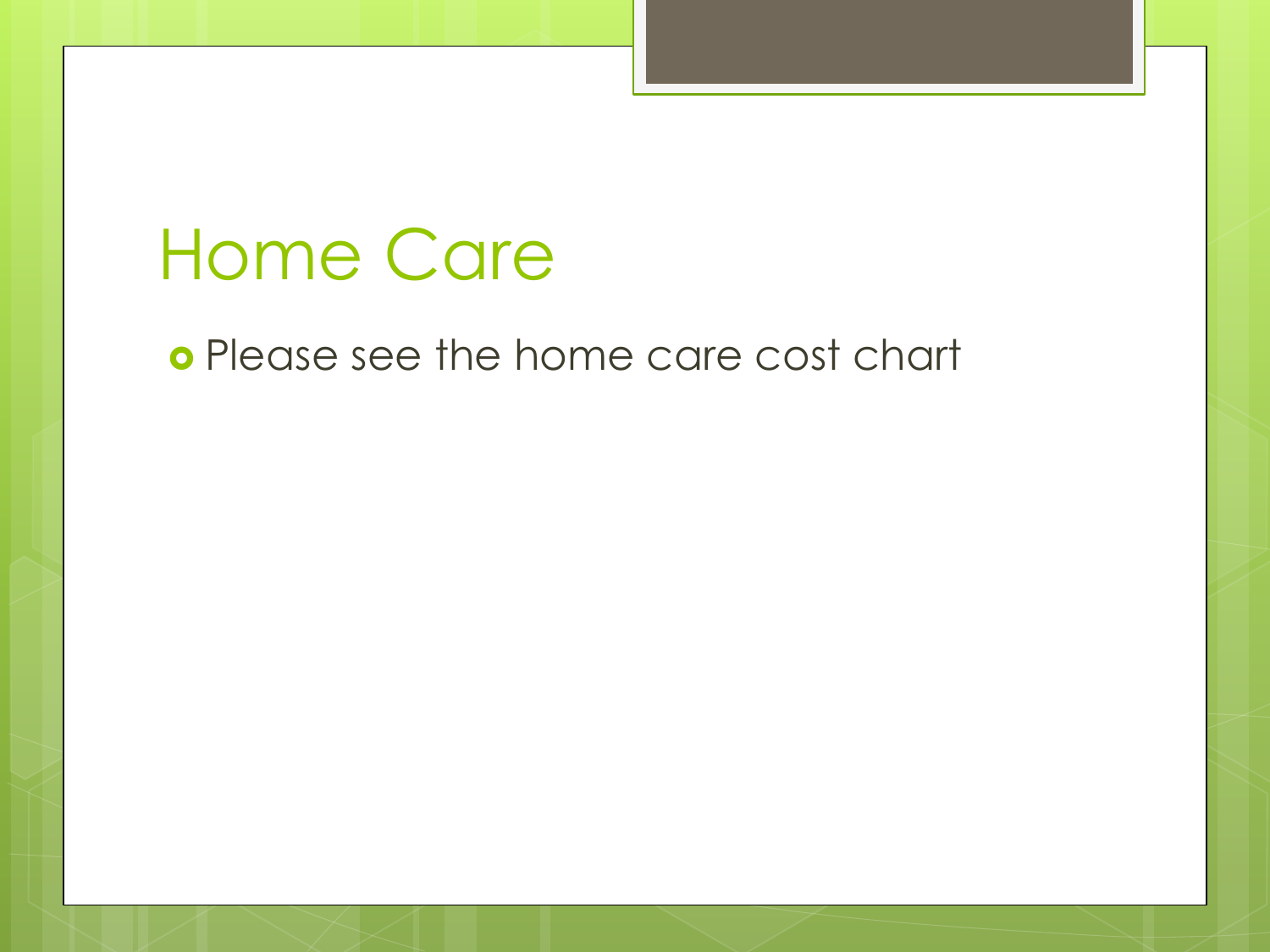#### o Let's look at examples of home care costs o See notes Manulife 2010

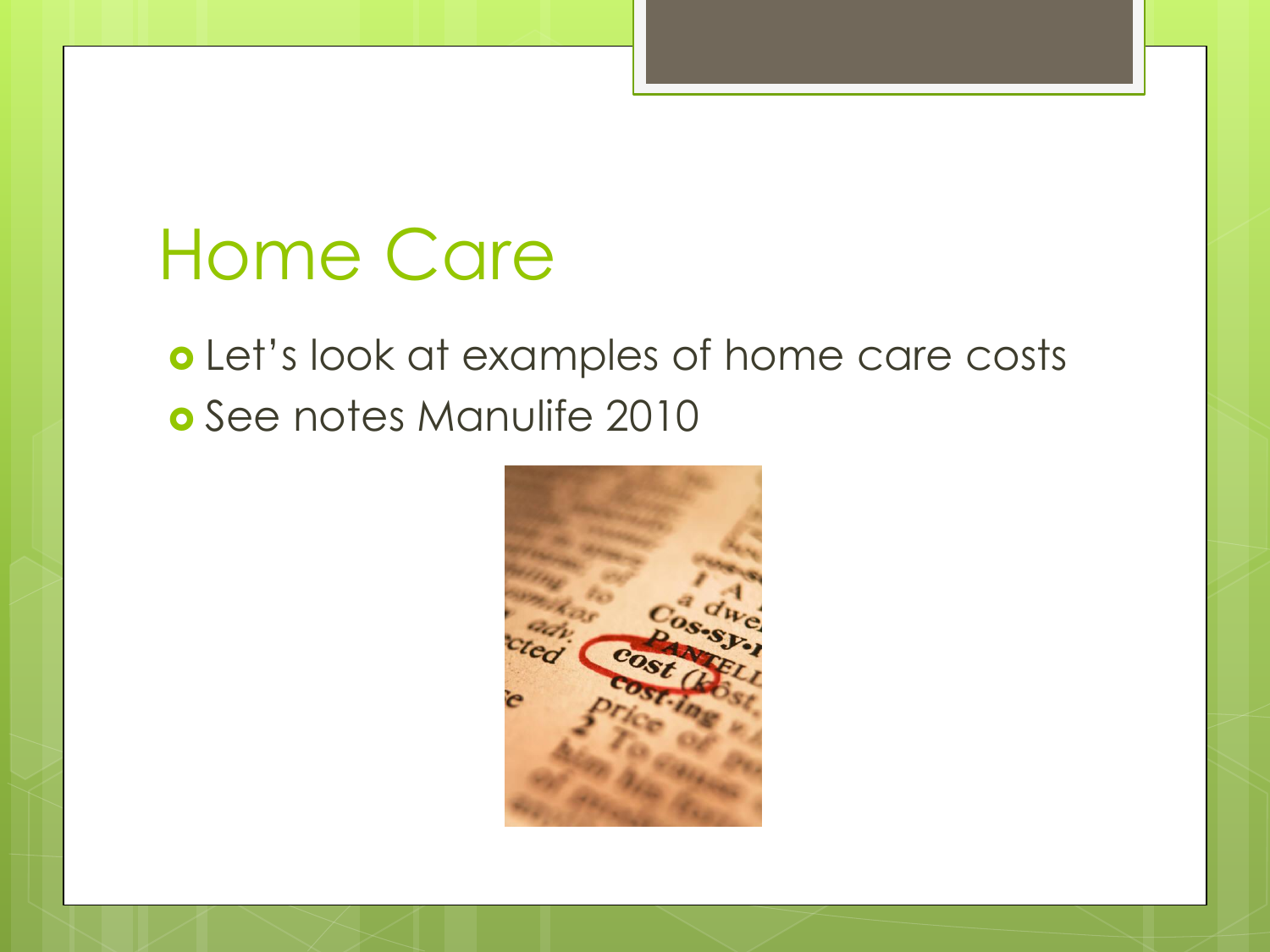#### o Let's see the medium level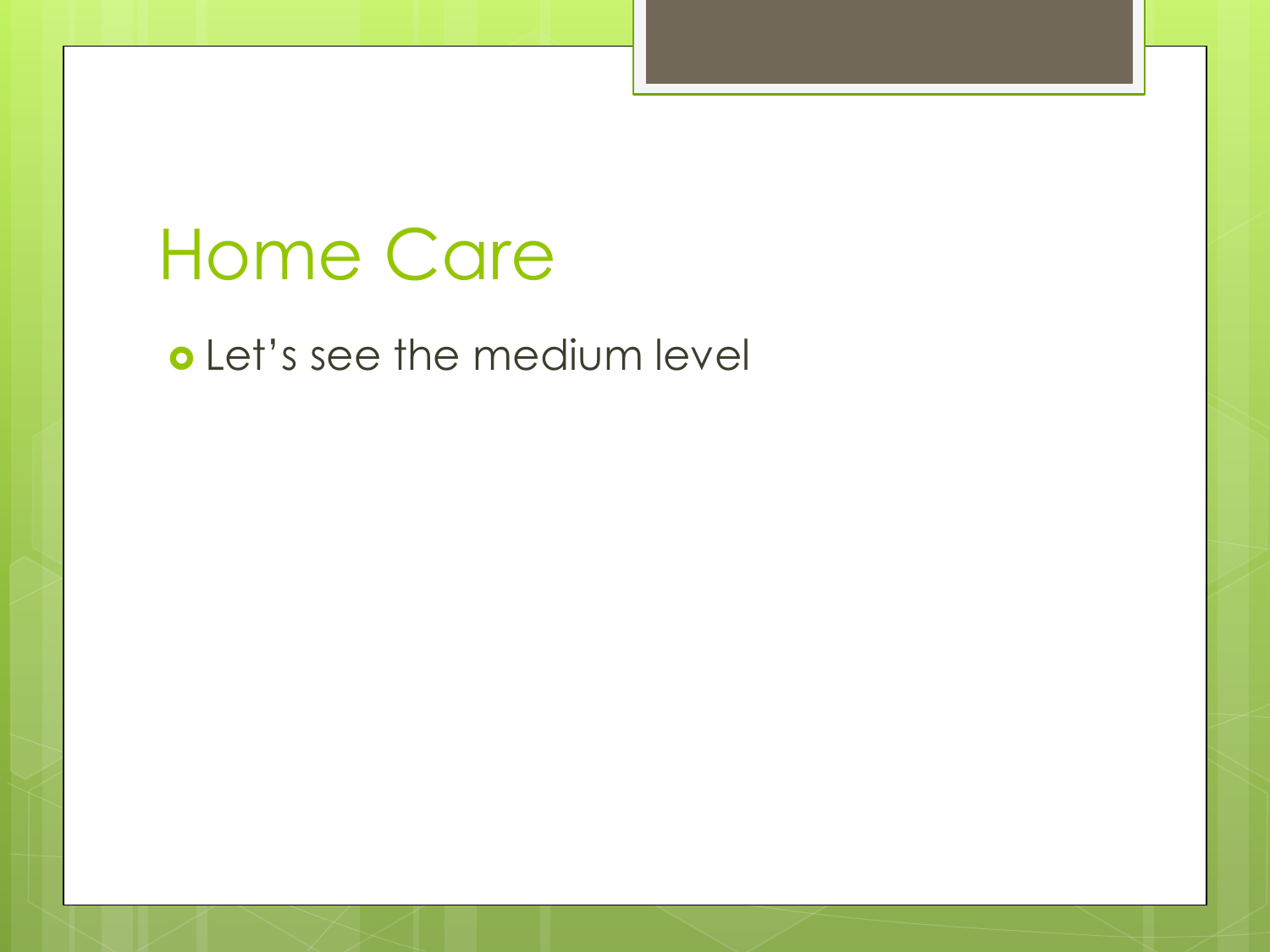#### o High level of care services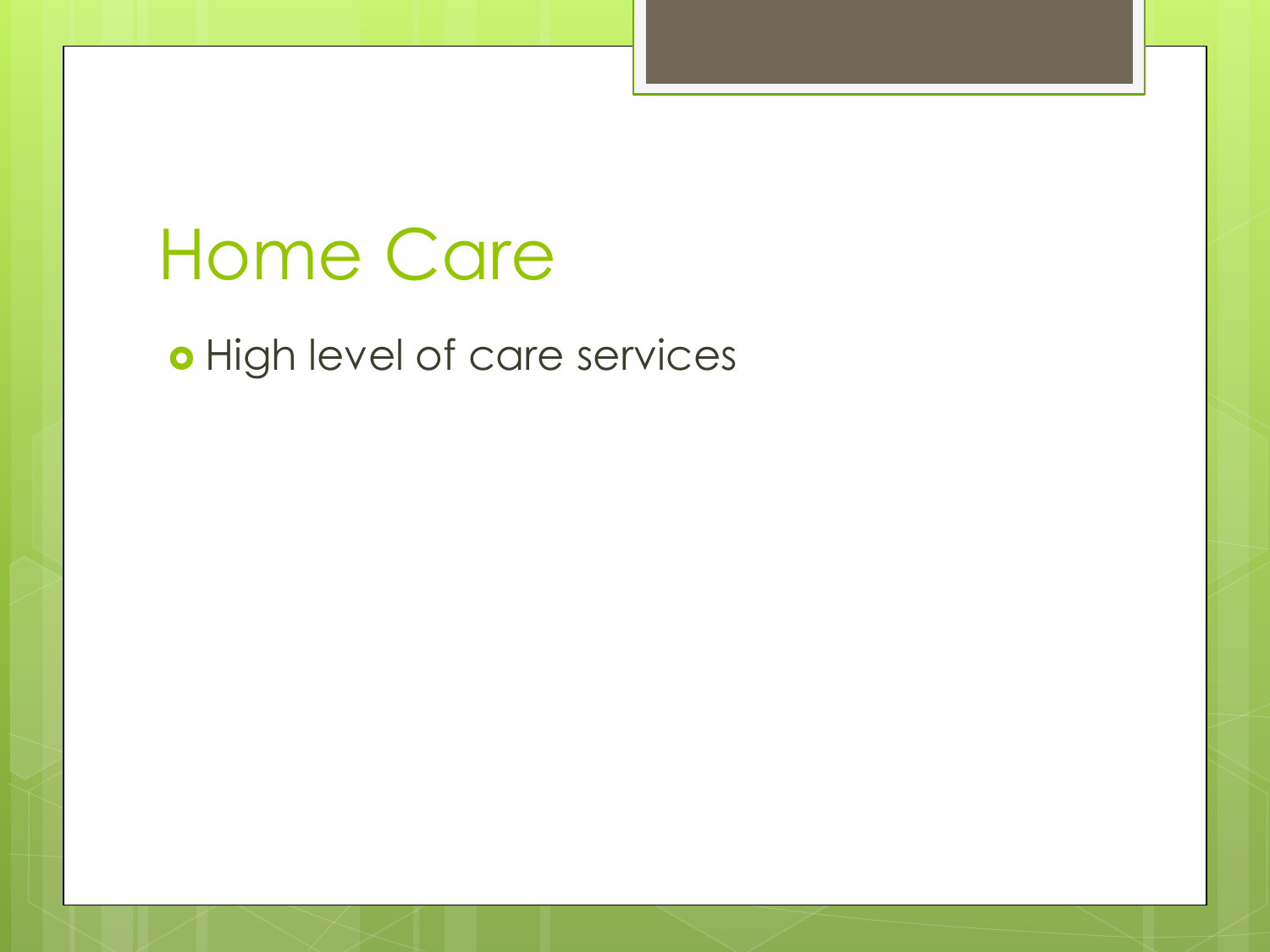## Stage 3 Facility Care

**•** A person now has to go to a facility either by a doctor of a case manager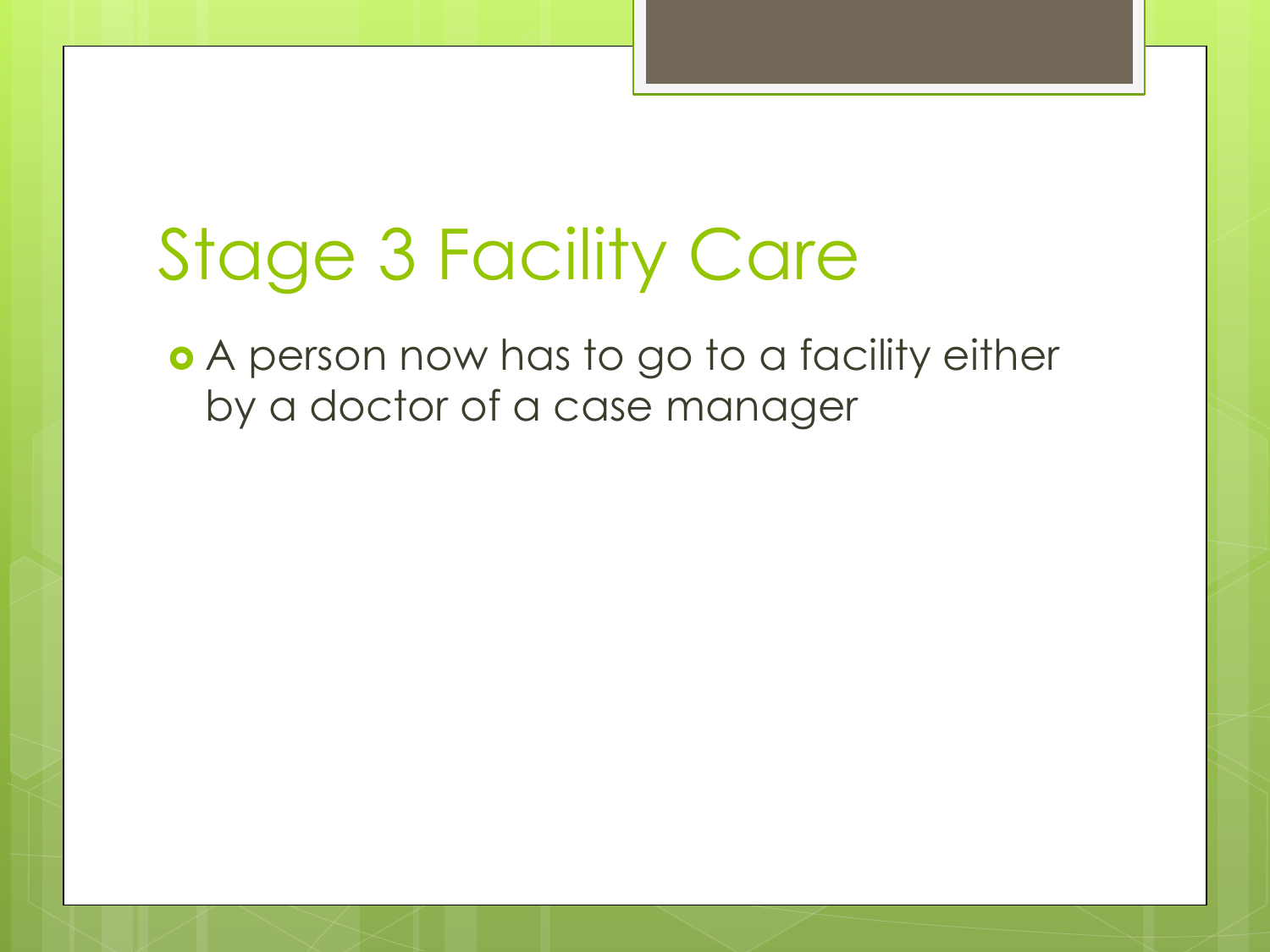A choice – private of public

**o** On public, the cost in 2013 is:

- o Standard room \$48.15 per day with 2-4 in room
- Semi-private \$50.80 per day
- Private room \$58.70 per day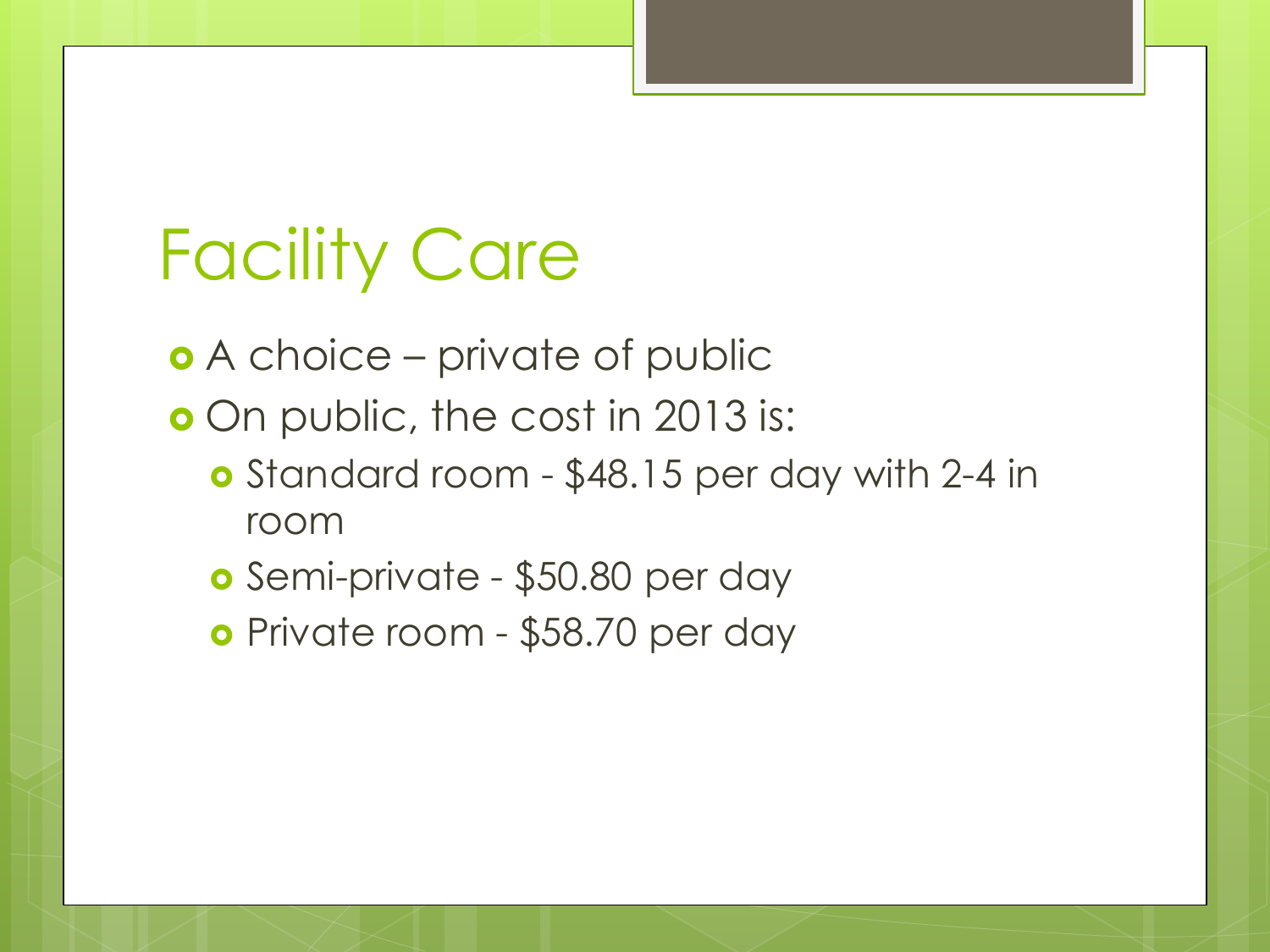- o If AHS arranged for you to go there the \$58.70 per day is all you have to pay
- All medical services would be done through AHS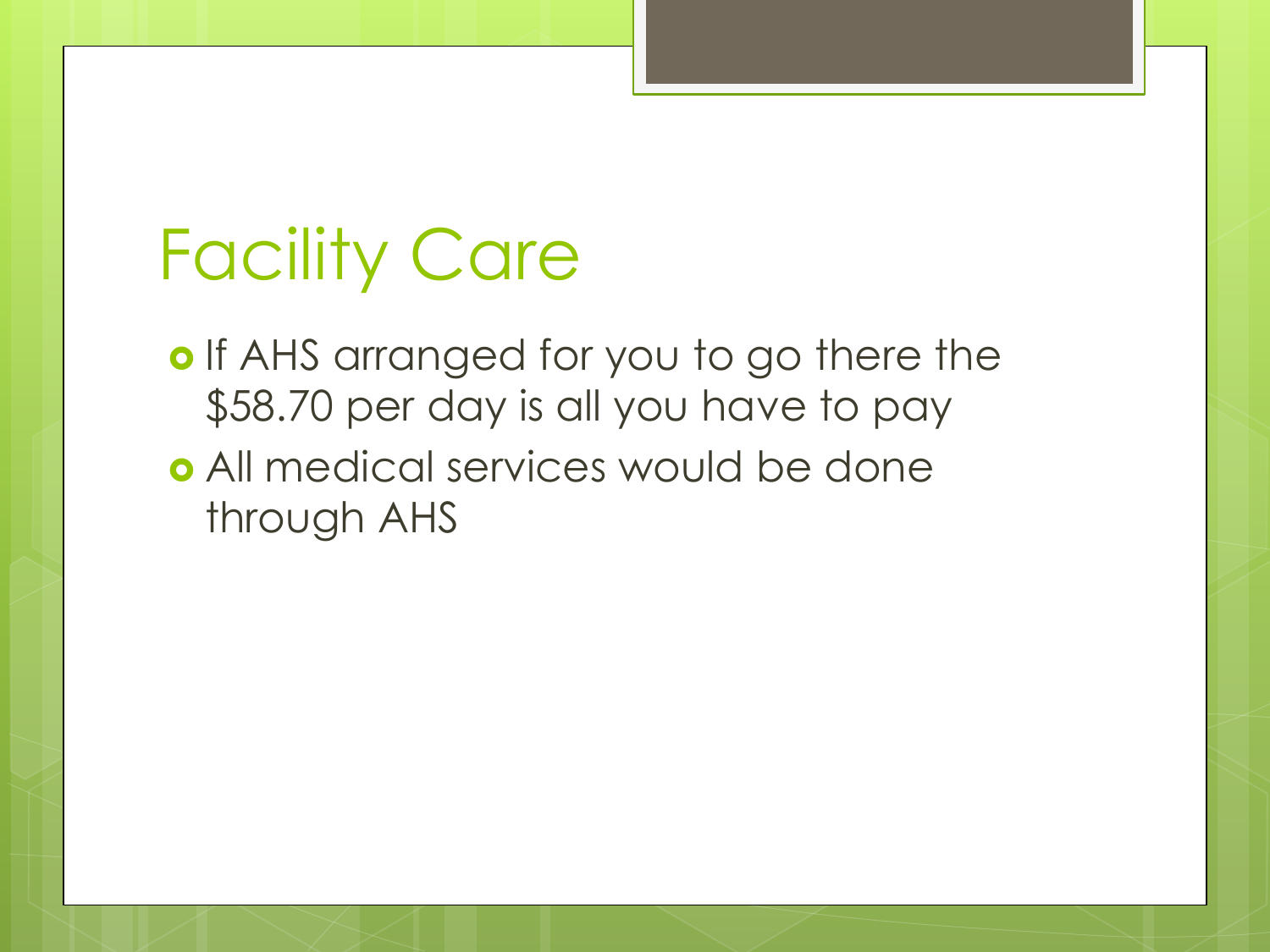There is an income and asset test

- o If you qualify for subsidy, you will get the financial assistance
- **o** See Manulife note 2010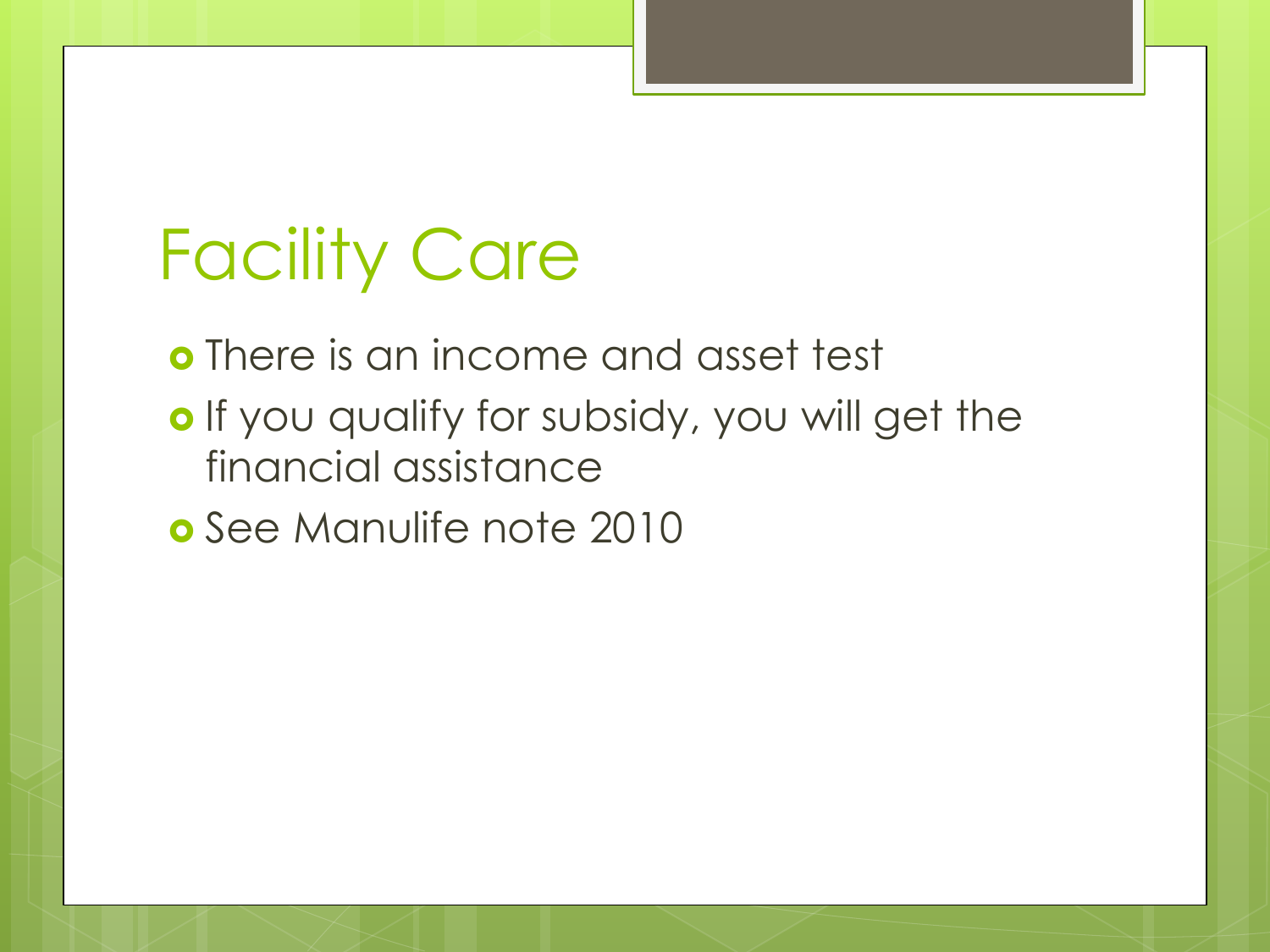You should get \$265 to spend per month Also there is a maximum subsidy for: Single - \$10,080

- 
- Couple \$13,440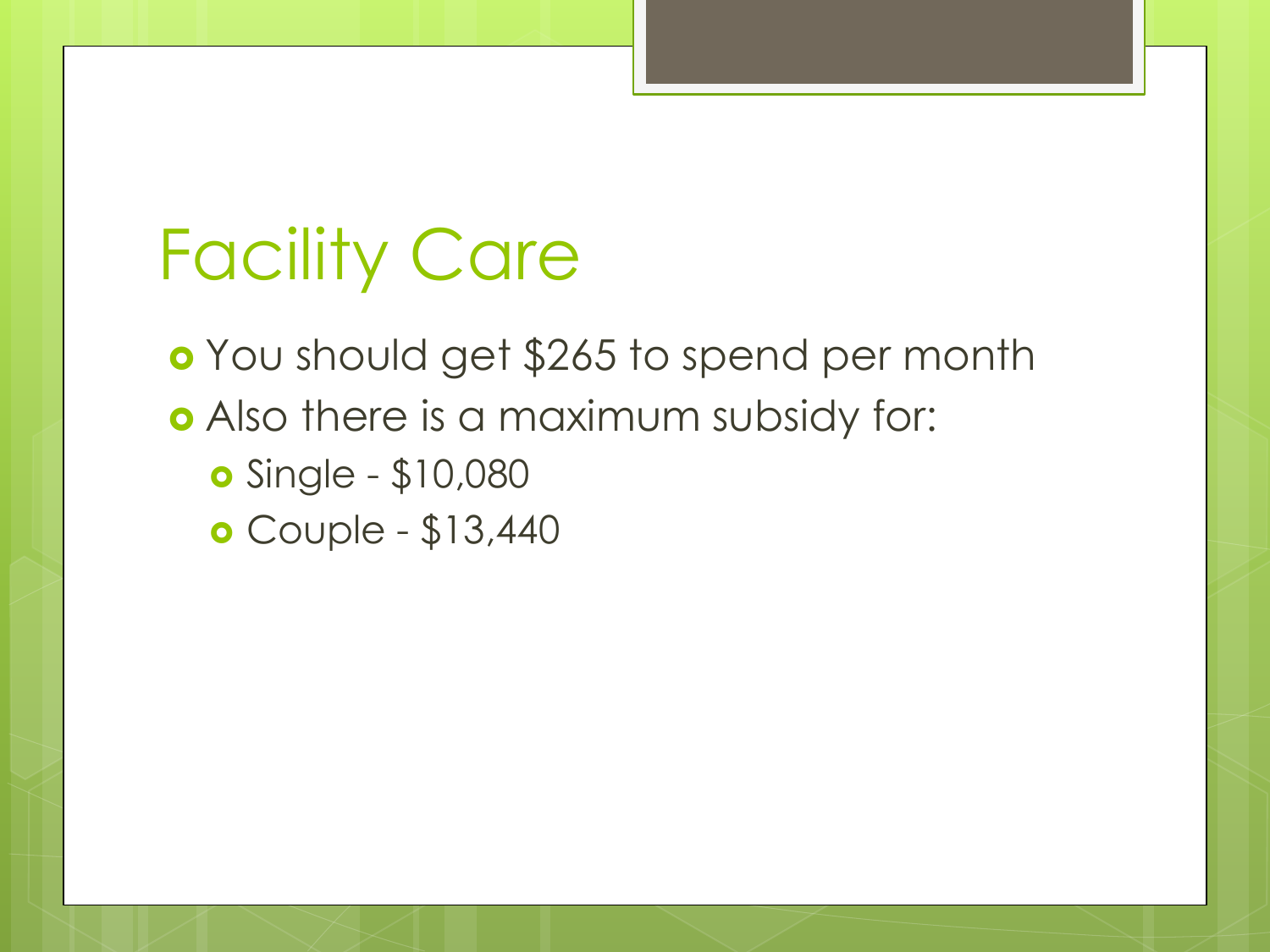o If you don't like the food, nurses, smell or the fact that no one speaks Chinese, you can go to private care

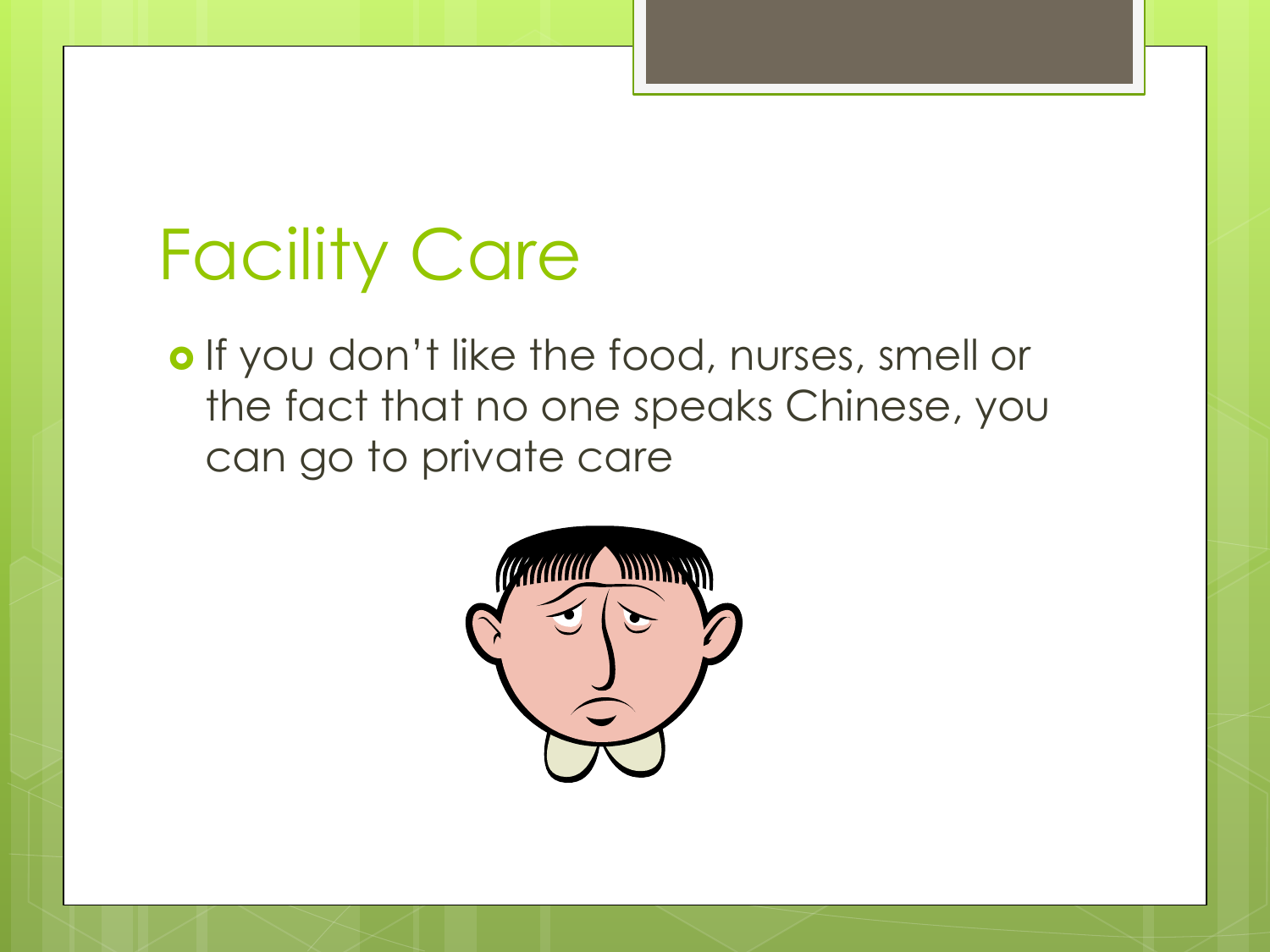o The latest cost on average

- Level 1 \$2,900 per month 耆英
- Level 2 \$4,300 per month needing medical attention 24/7
- Level 3 \$7,000 per month dementia patients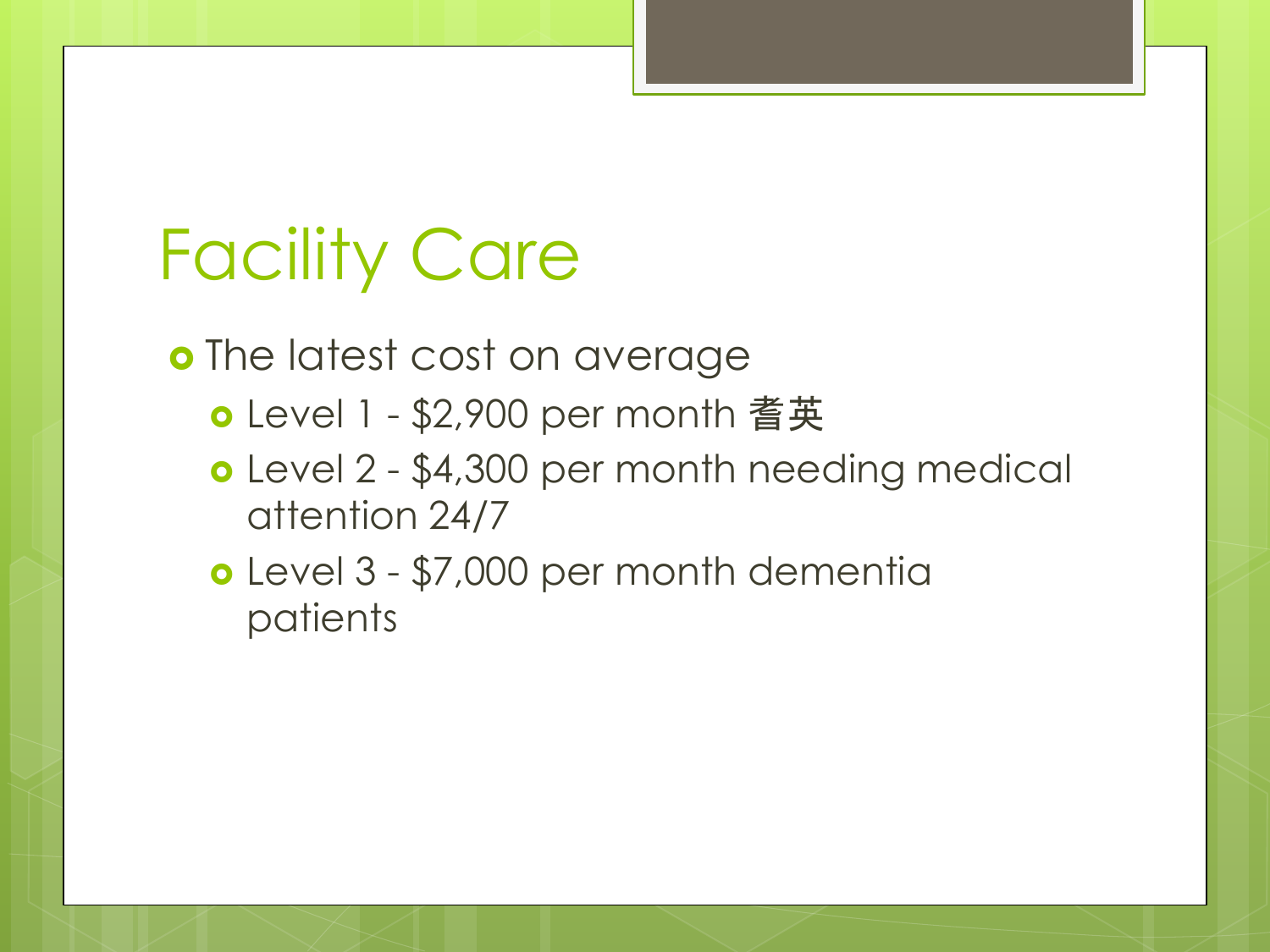Let's do some math

- o If it costs \$25.50/hour for basic care providers in 2010
- **o** What is the cost with inflation of 4% a year in 2035?
	- **o** The answer is \$67.98/hour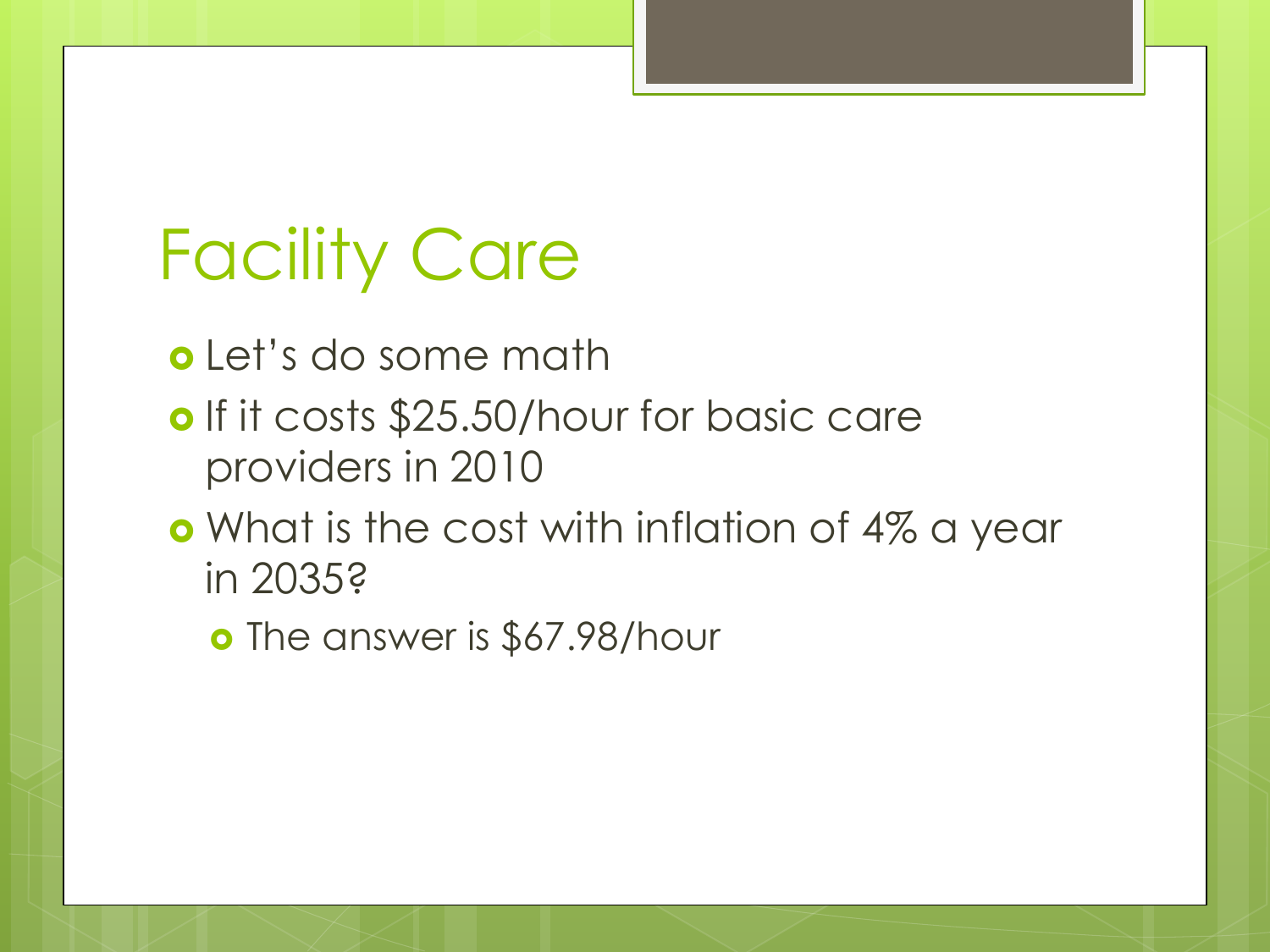- o In this case you choose the food, nurse, care and no smell
- o It is a matter of choice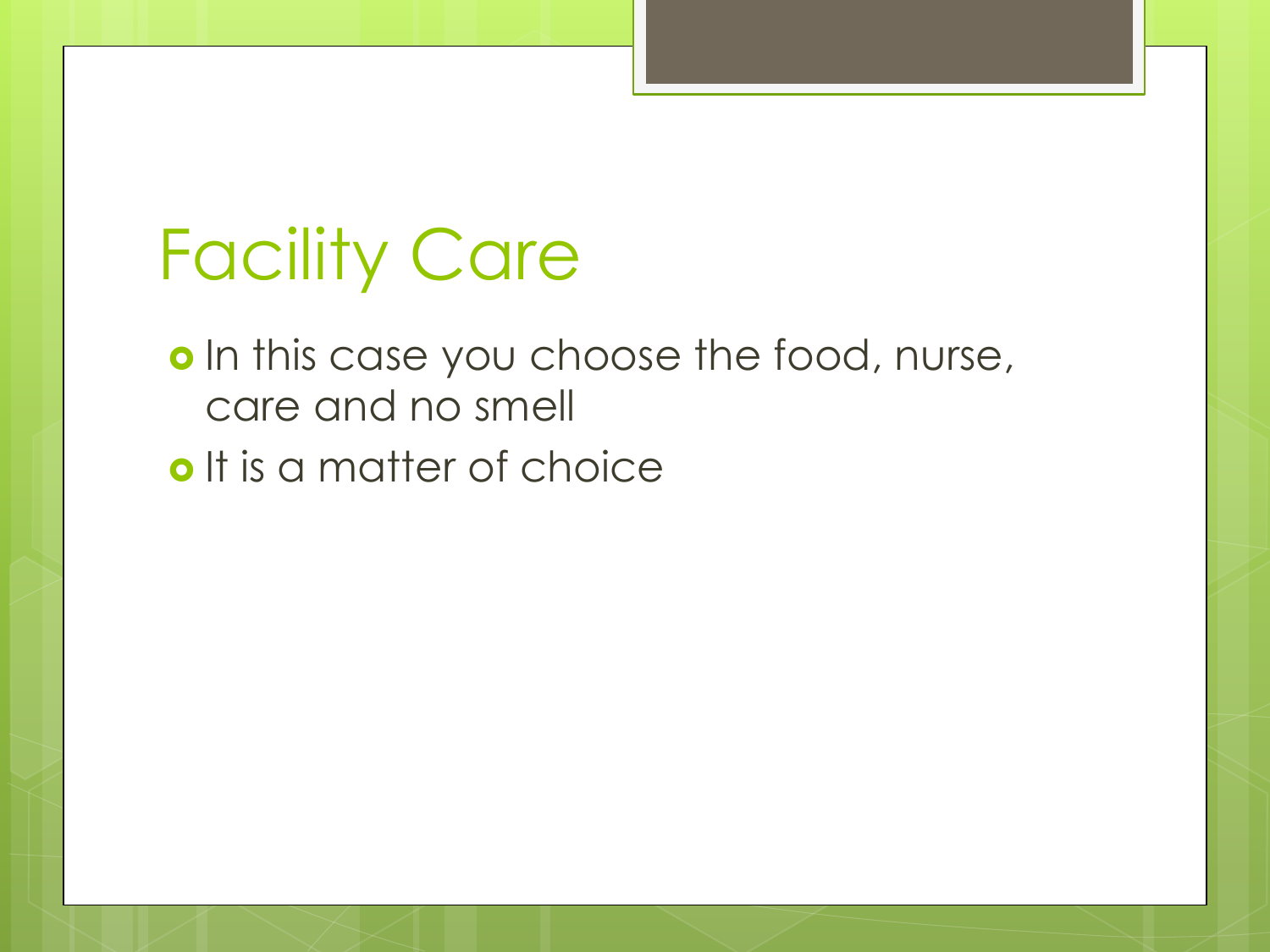**o** 2010 the cost of a private room is \$54.25 2013 the cost is \$58.70 **o** The inflation rate is 3% **o** In 2035 \$122.95 per day o We are very conservative with 3% inflation **o** Some say the rate is 8% a year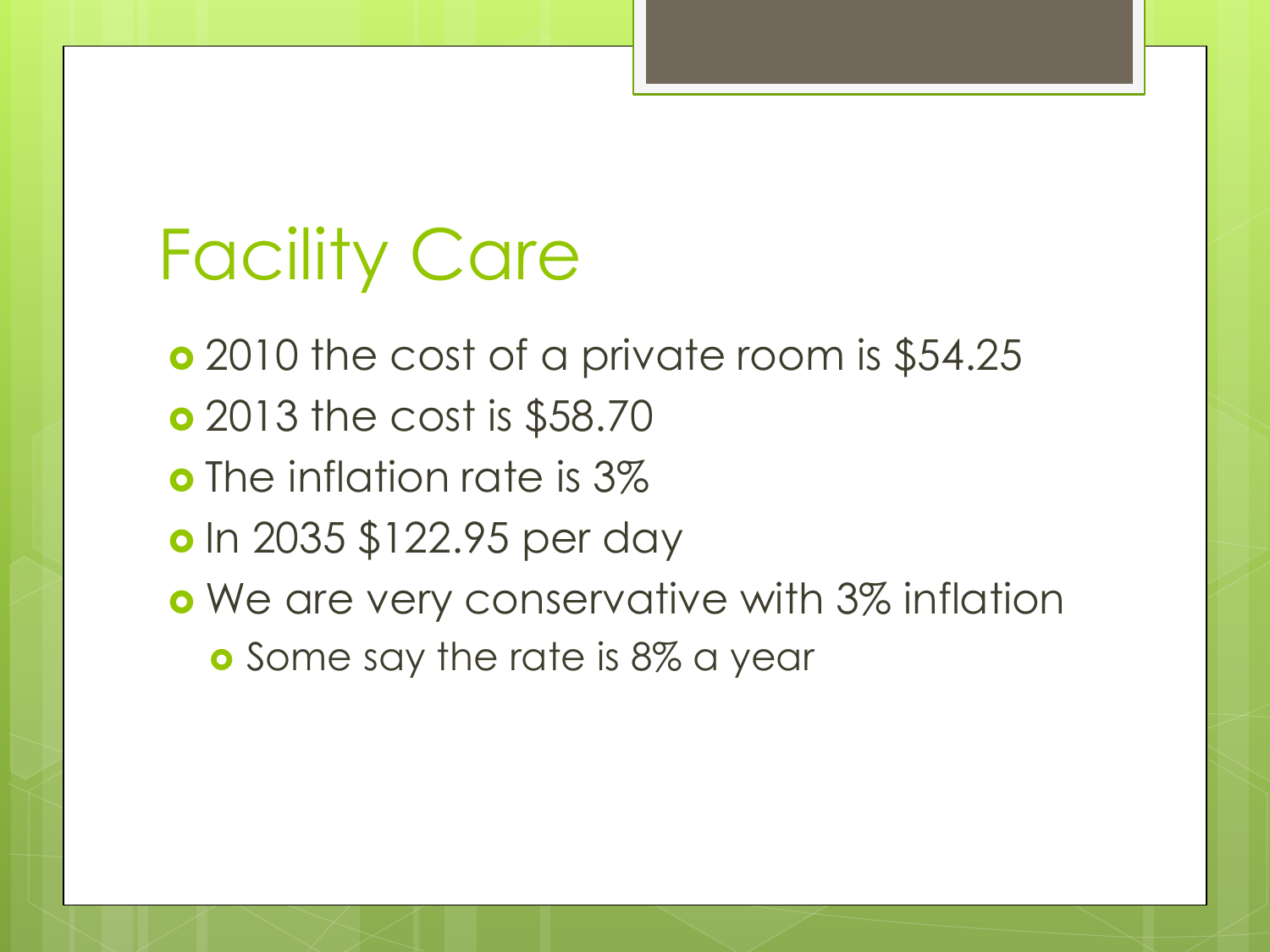**o** Today if you go to a nursing home, you have \$2,000 a month of income, you have a home worth \$400,000

 You will have about \$200 a month go to your bank account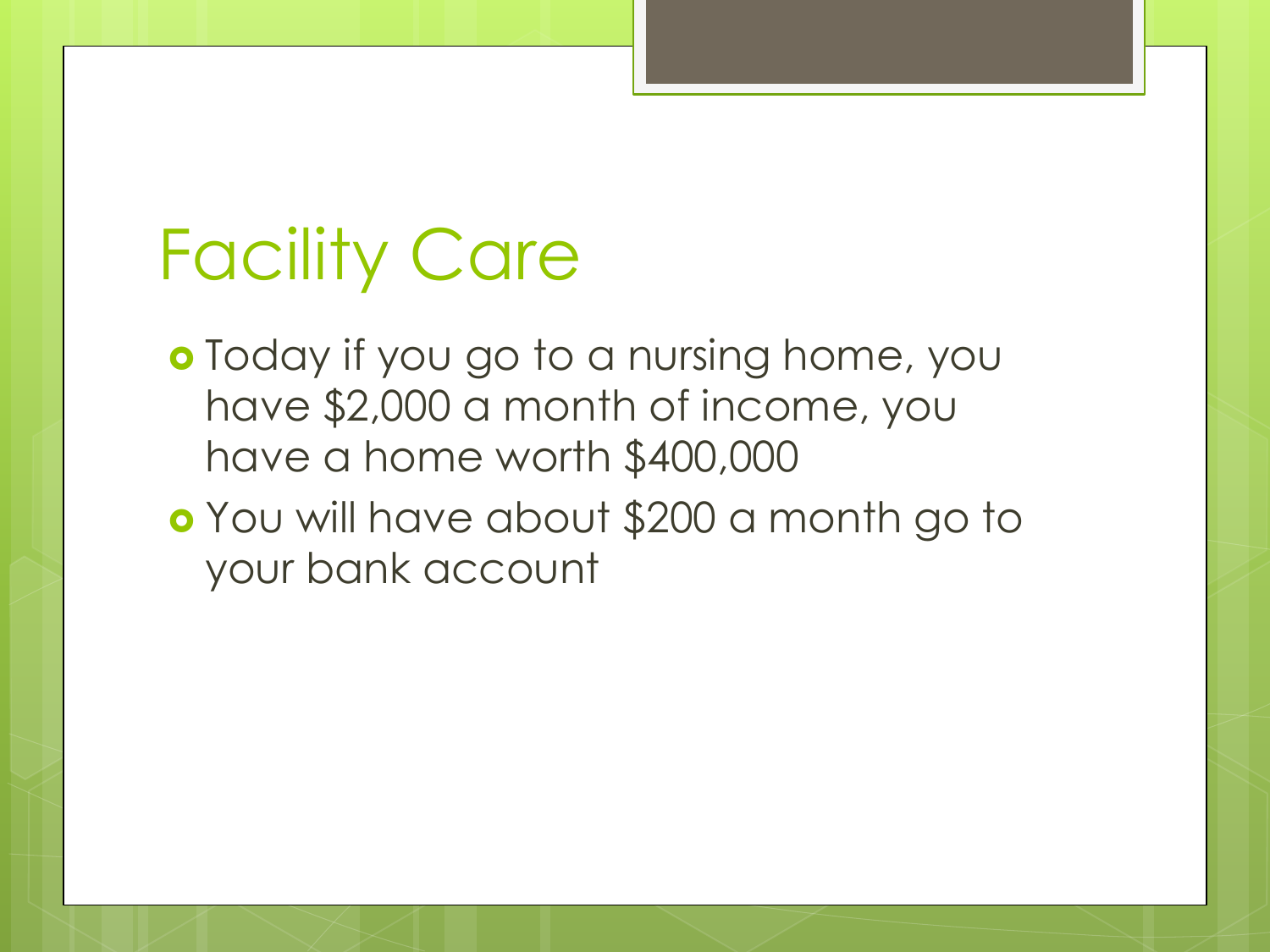- o The average stay in a care facility is 2-5 years
- You would have a house and a few thousand dollars for burial, your kids will inherit your house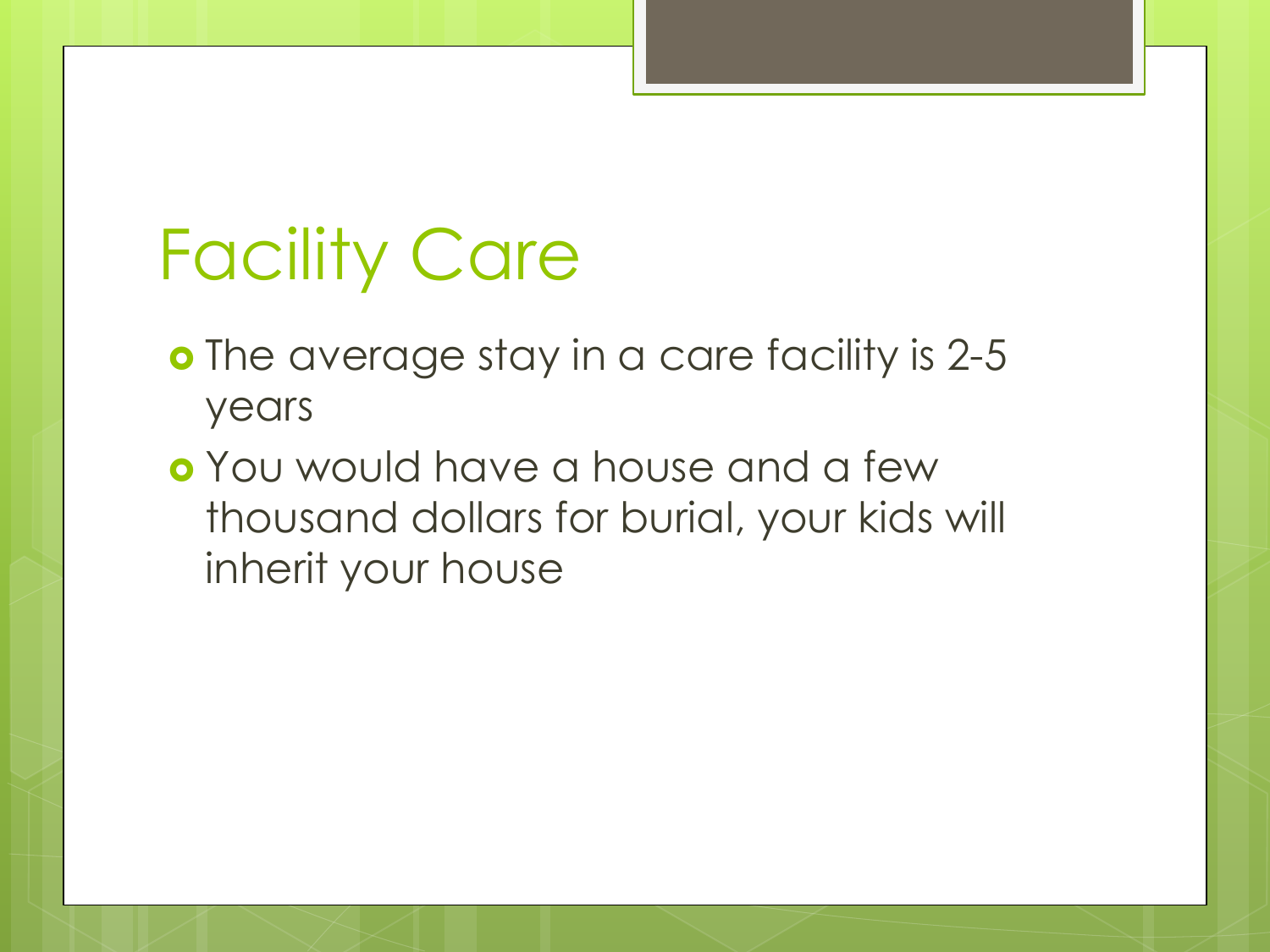- **o** 25 years from now, for us baby boomers, what do we do?
- o We can still afford long-term care but we must sell our home and use the house proceeds to help pay for the costs Even just paying for government care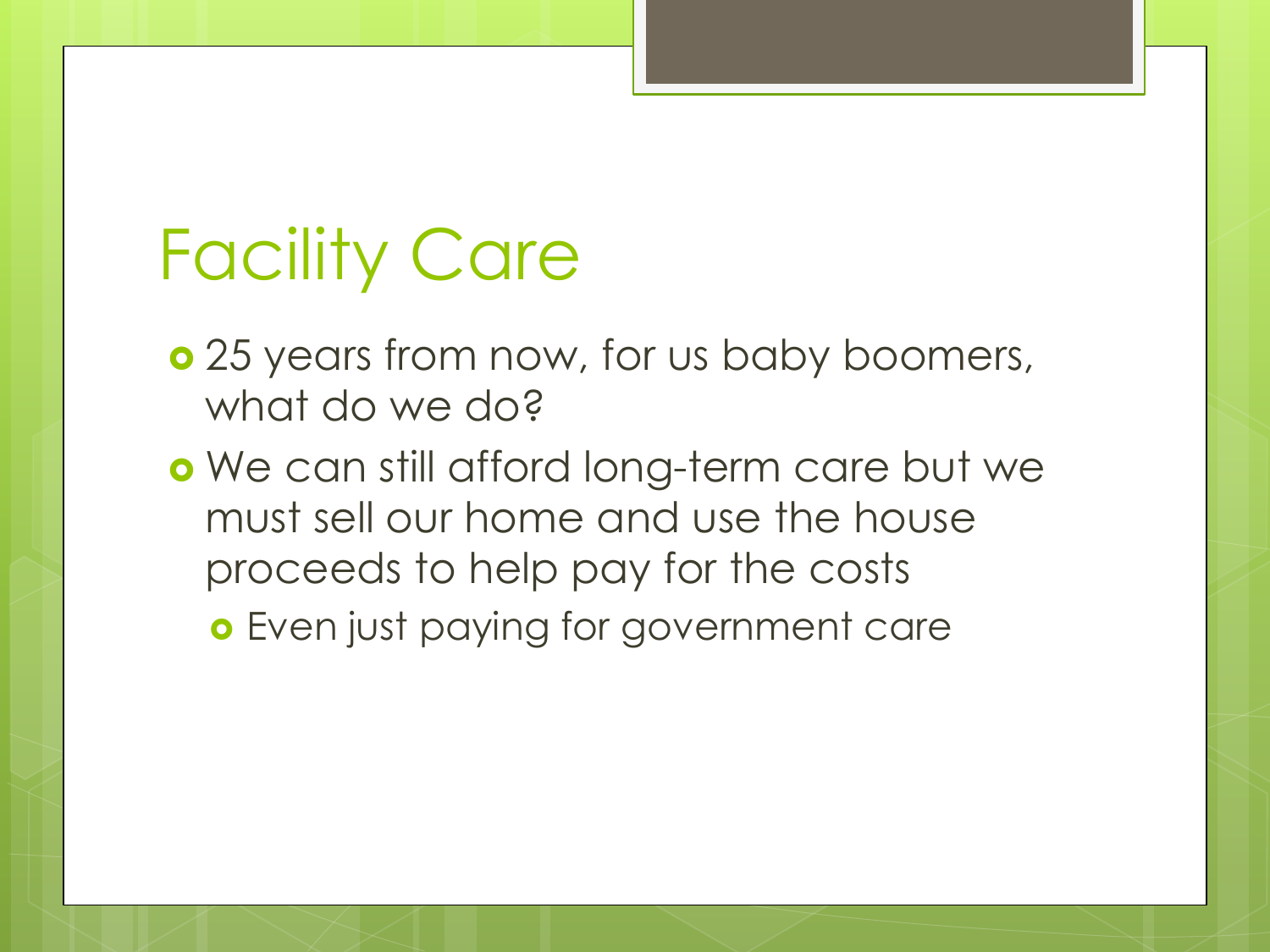- o We have nothing or very little to leave for our kids
- **o** Question is what can we do if we
	- Want no smell?
	- **o** Choice of care?
	- o Leaving kids with something?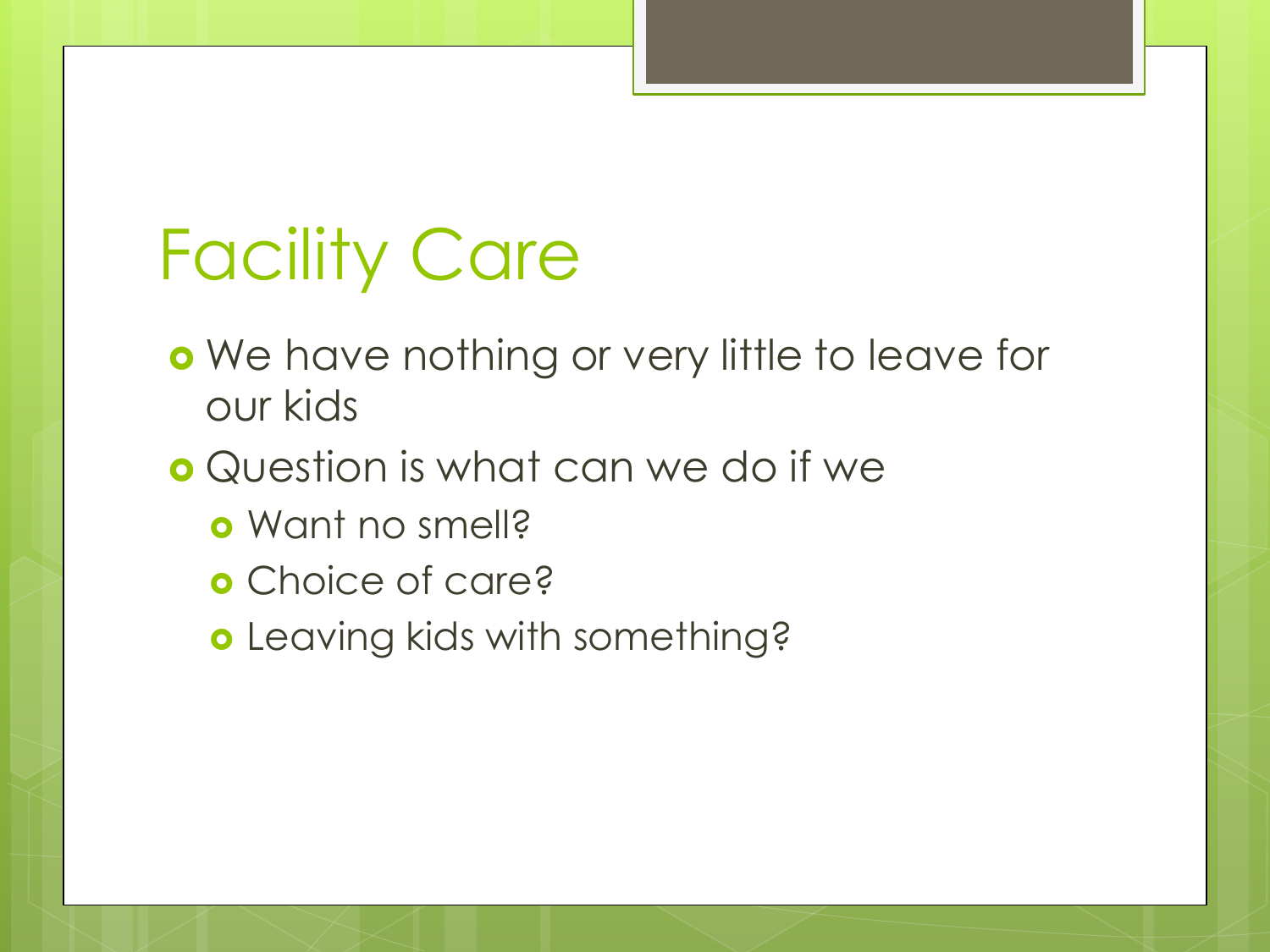## Long-Term Care Insurance

o Insurance pays for care

o You can choose not to sell your home and if the plan is big enough, you can have private care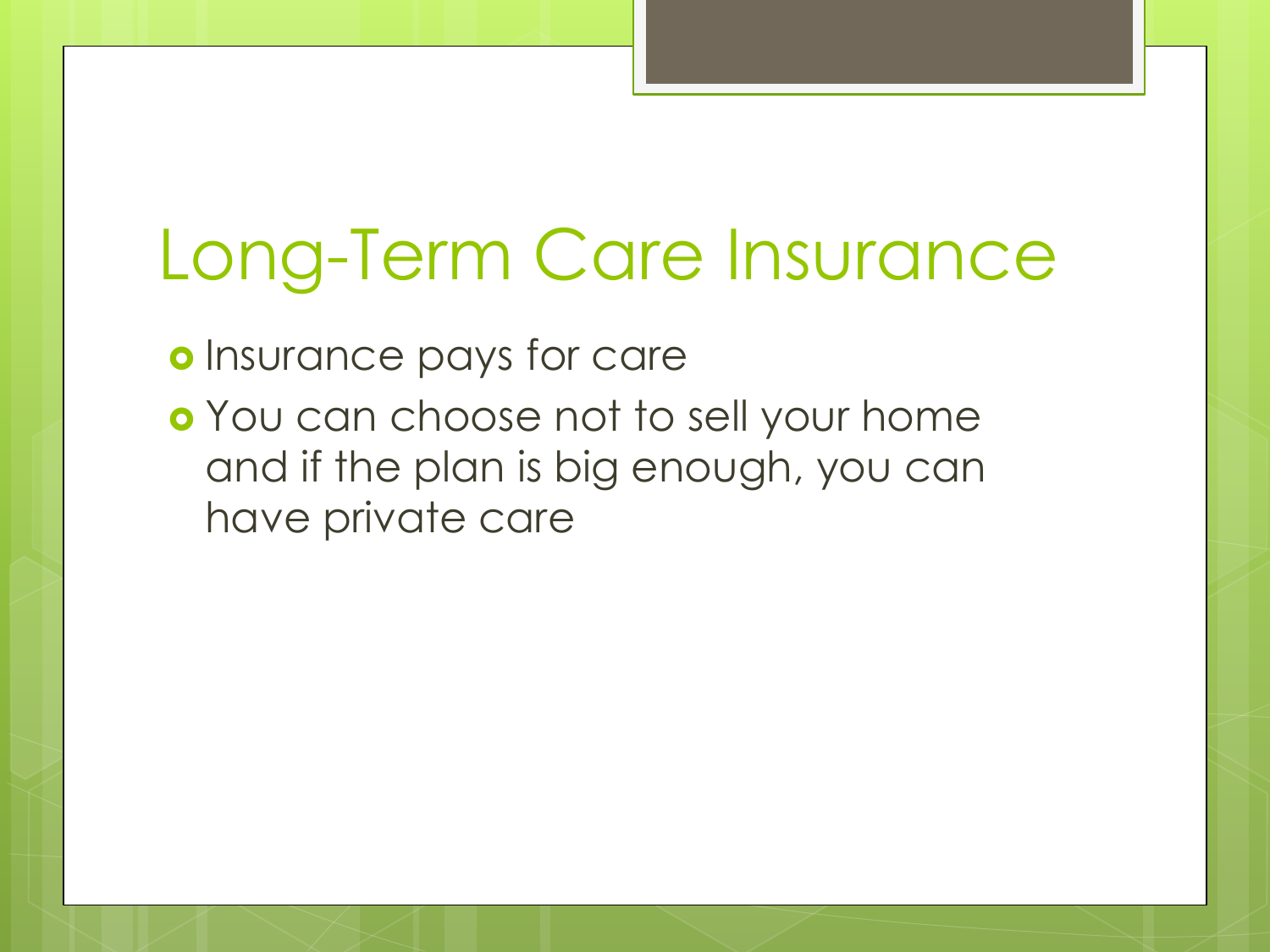## Long-Term Care Insurance

o You have to pay the premium **o** For the choice of care – this is for you Leave the house to kids – for kids

o No easy choice

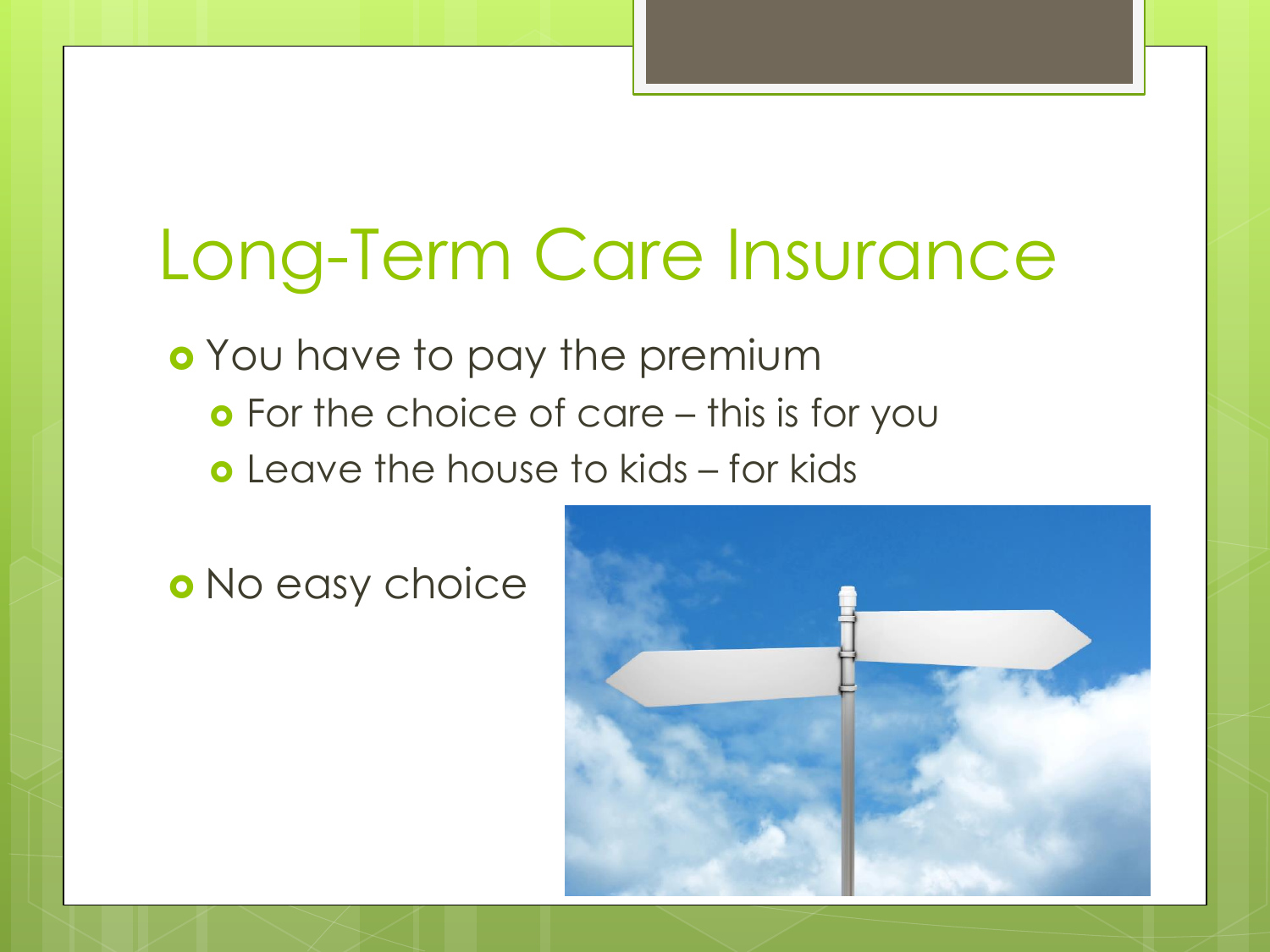### Class 5

### The Spirituality of Aging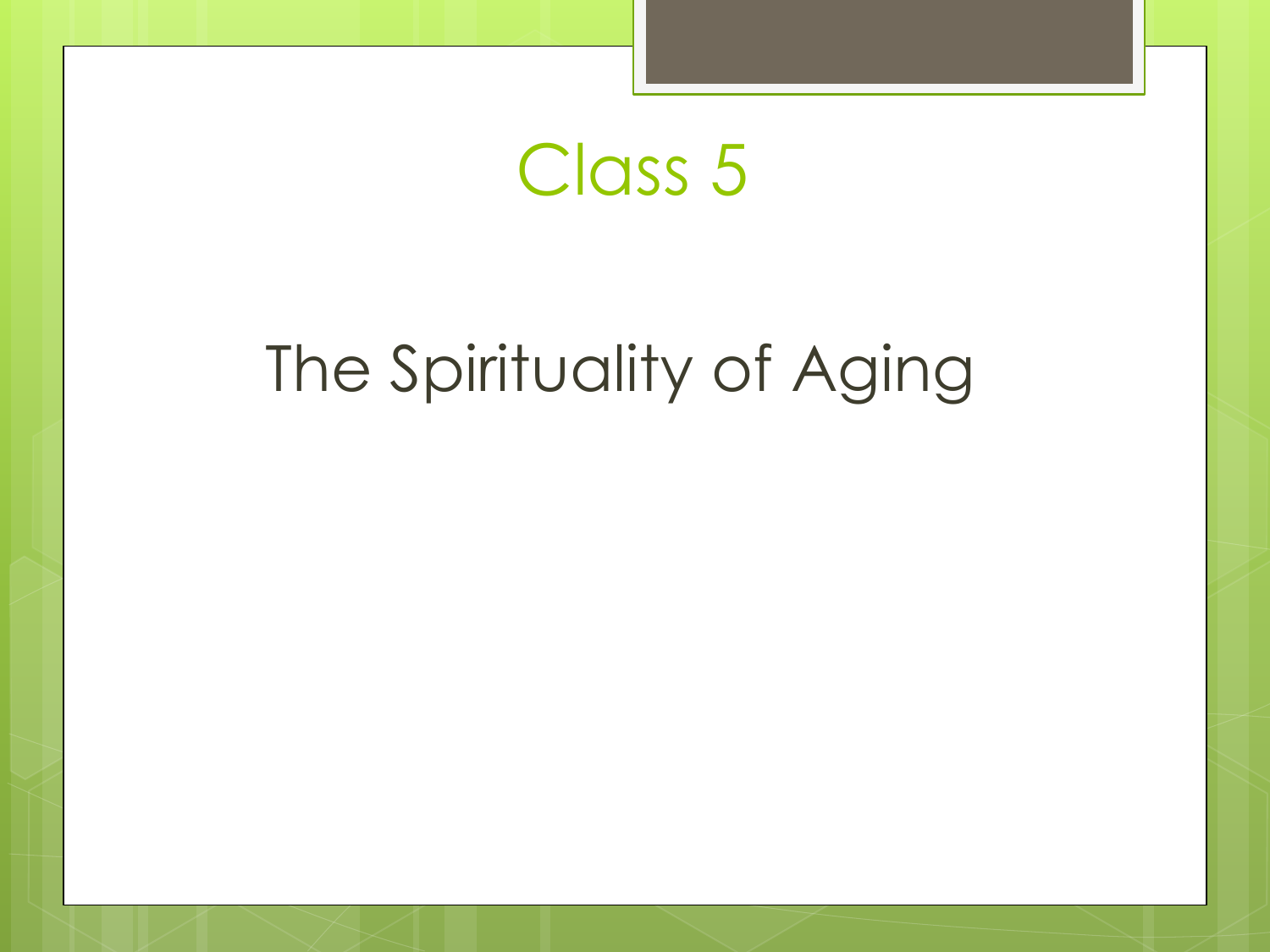## Growing Old Means:

*Growth in wisdom and experience. Proverb(6:31) Proverb(20:29*)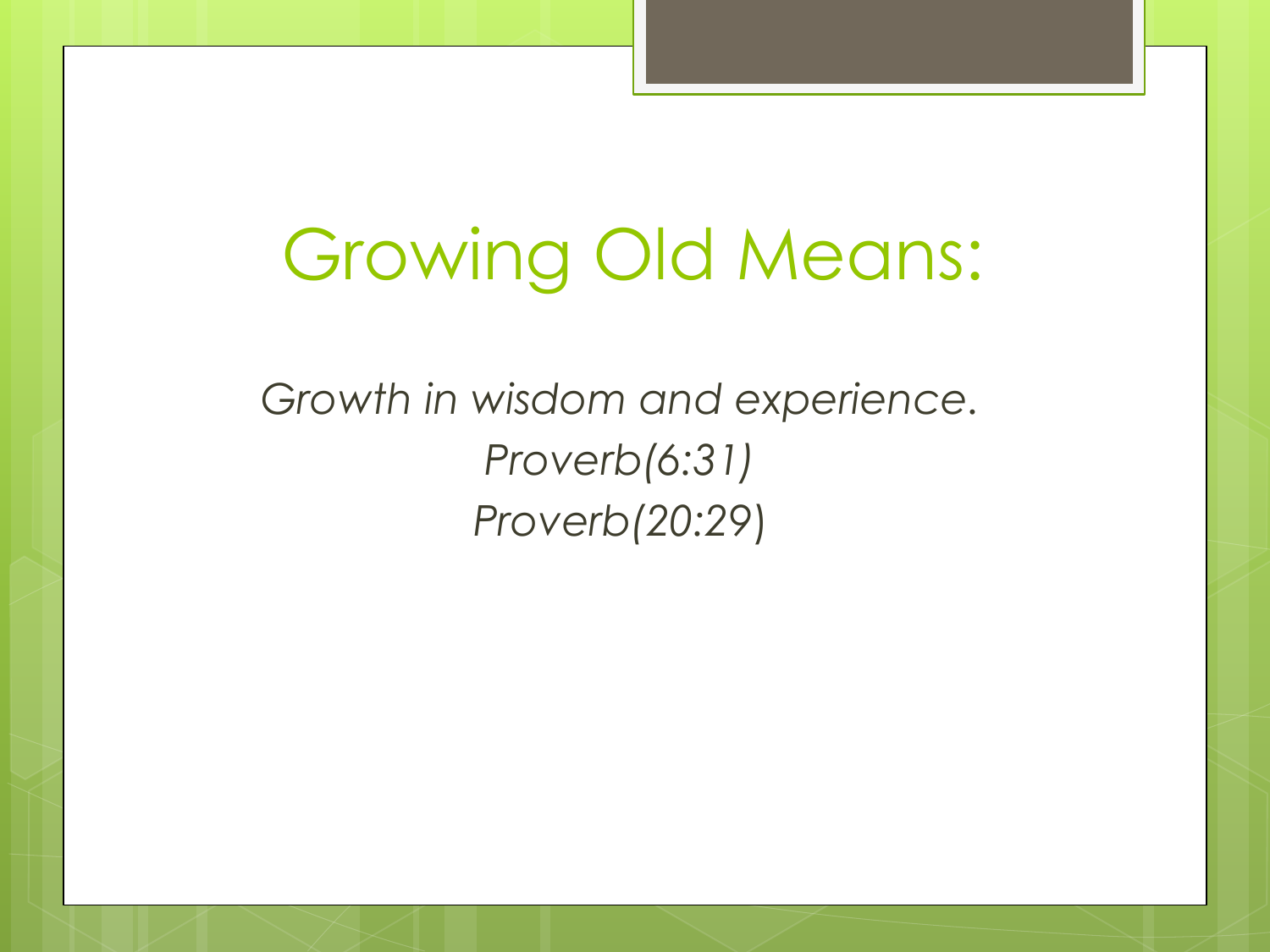When we look at the meaning of life and the legacy we leave.

We look at Ecclesiastes.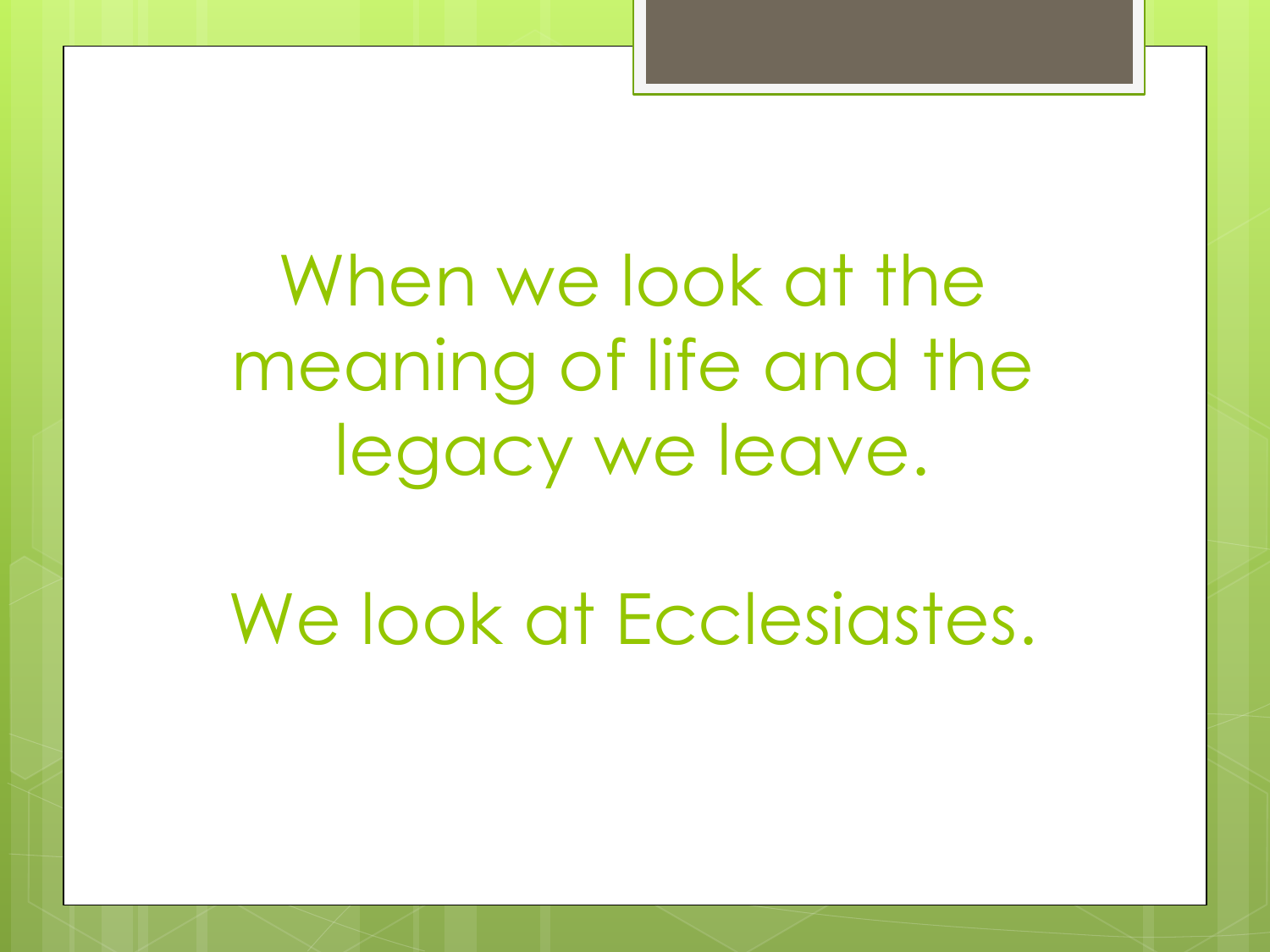# If we only want to "live for the moment" Solomon Tells us it is futile.

*Ecclesiastes 1-7*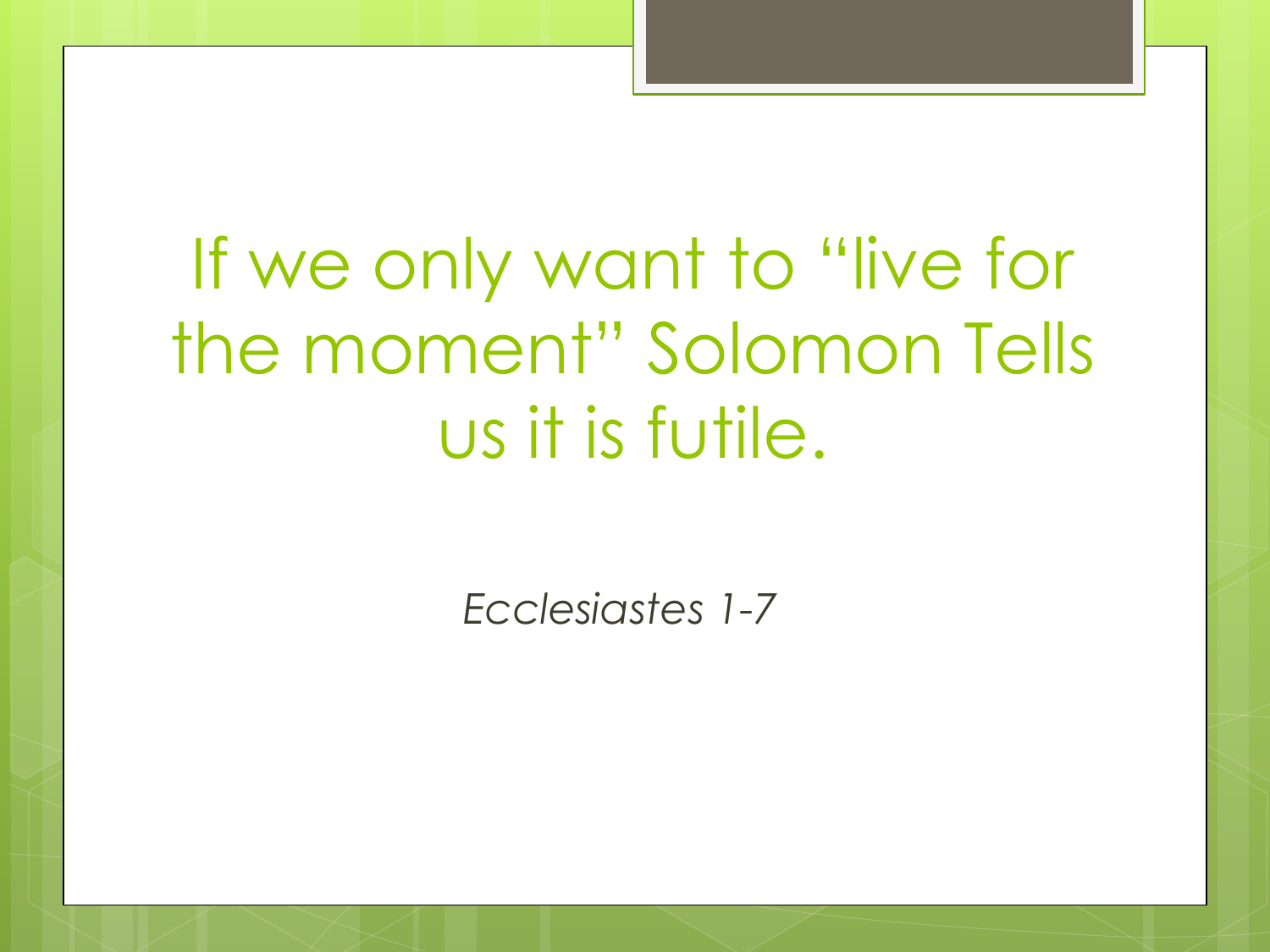The Bible shows us the wiser use of God's given "portion" before we die.

> *Ecclesiastes 8-12 Psalm 90:12*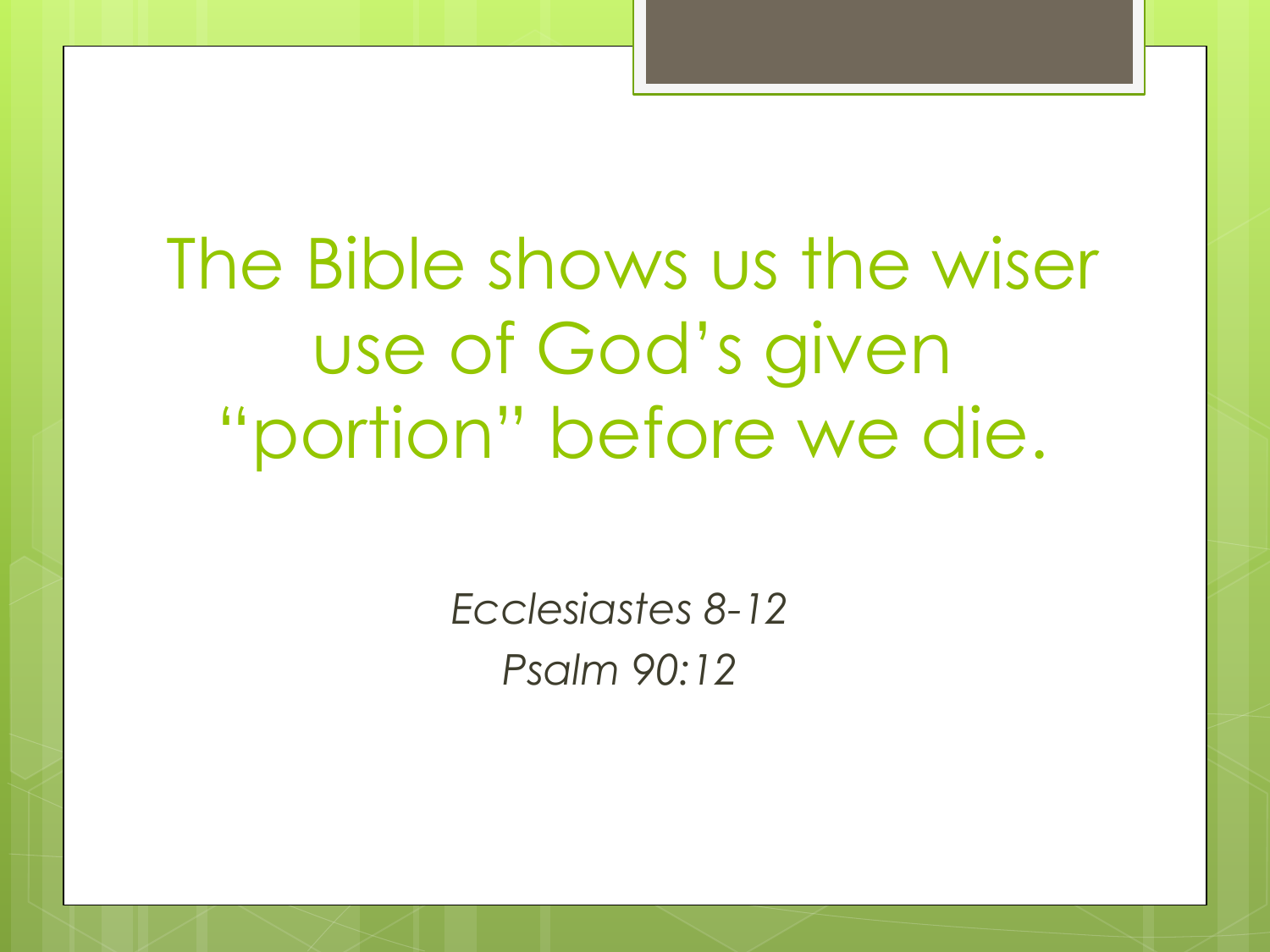# Let us look at God's answer to life's brevity and apparent injustice.

*Ecclesiastes 3:15c-17 8:5b-8 12b-15*

*9:11-12 11:9 12:14*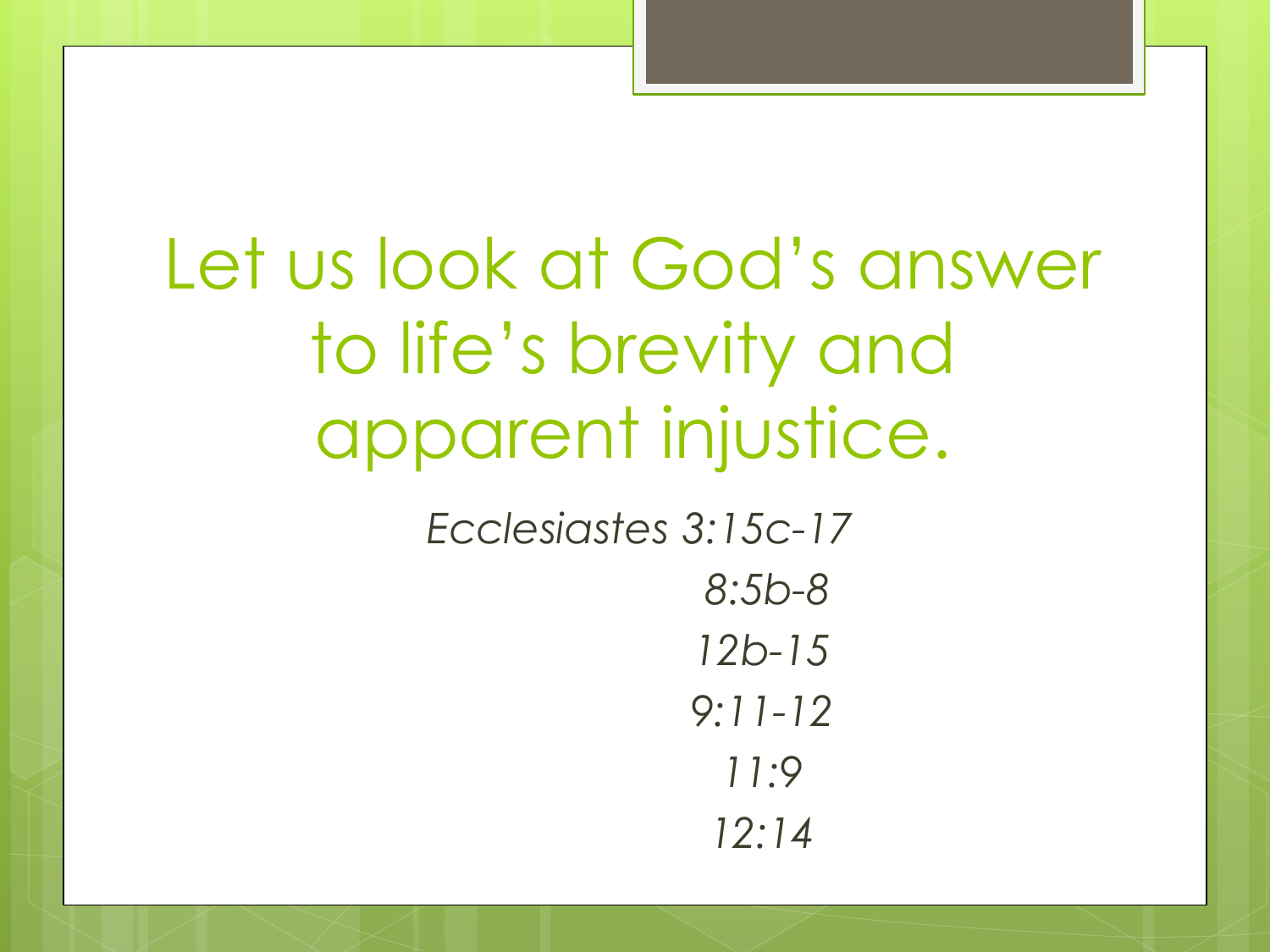It is wise to remember" for all the living there is hope, for a living dog is better than a dead lion."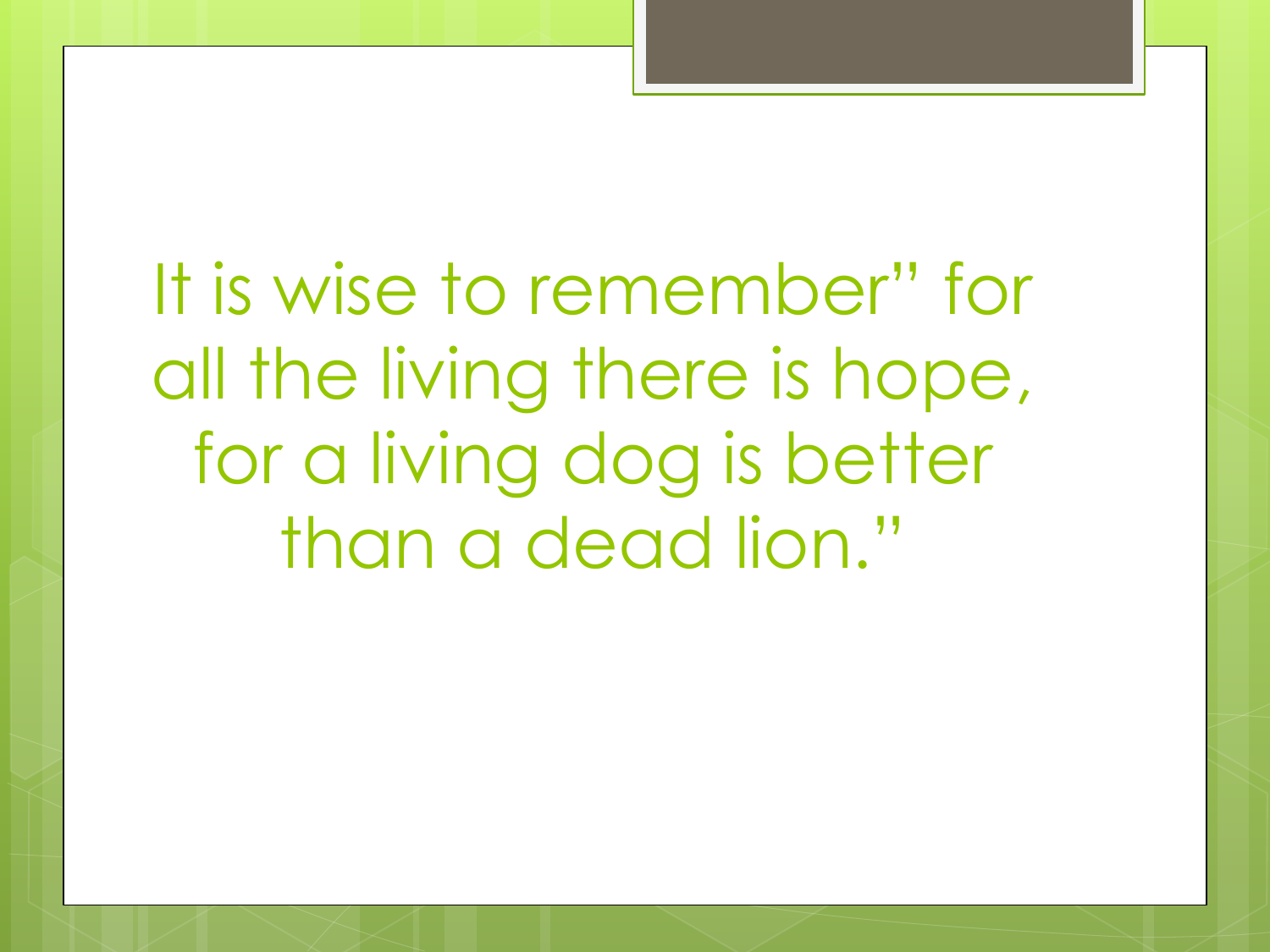For the living know that they will die, but the dead know nothing and they have no more reward, for the memory of them is forgotten.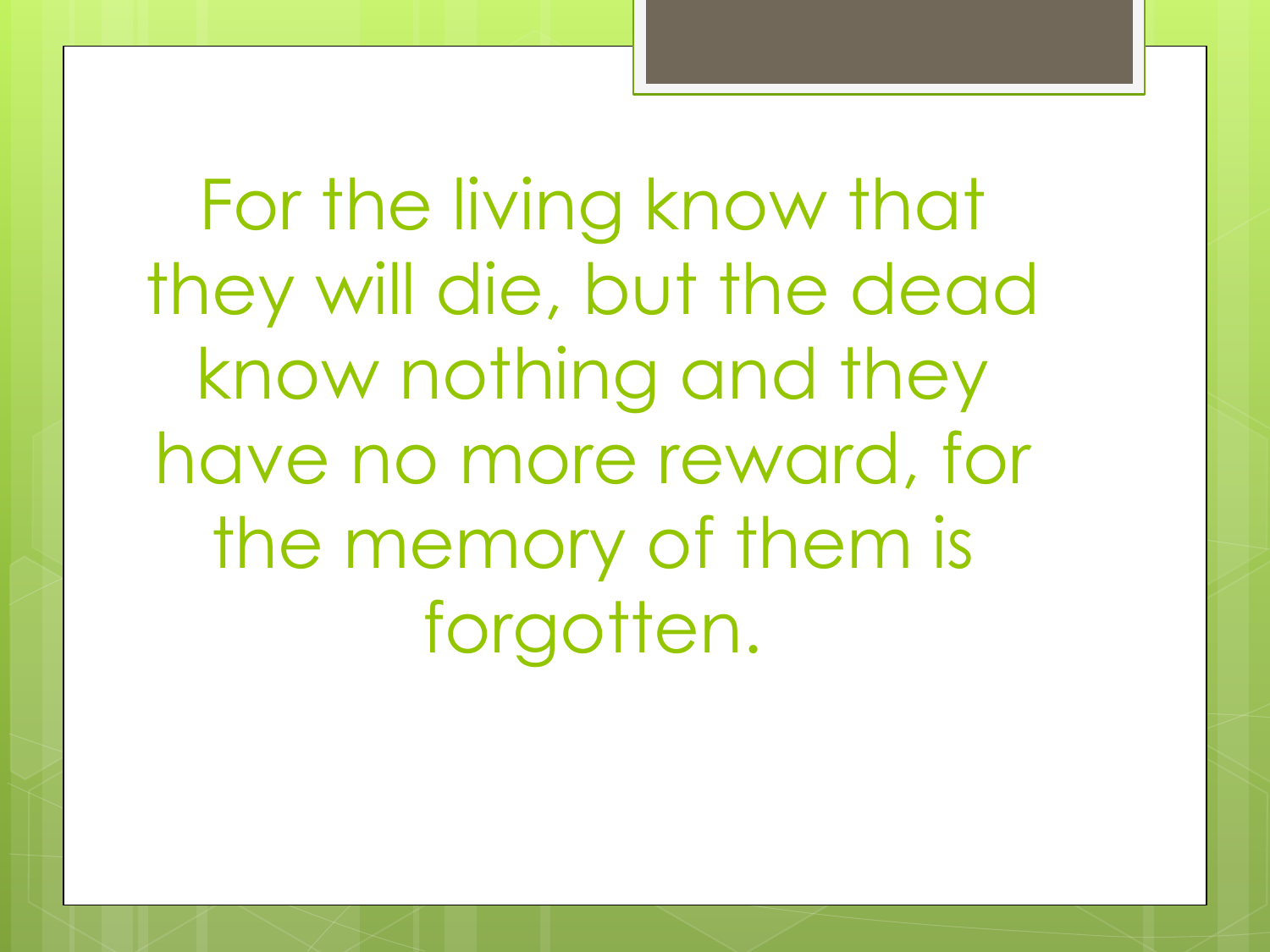Also their love, their hatred and their envy have now perished never more will they have to share in anything done under the sun.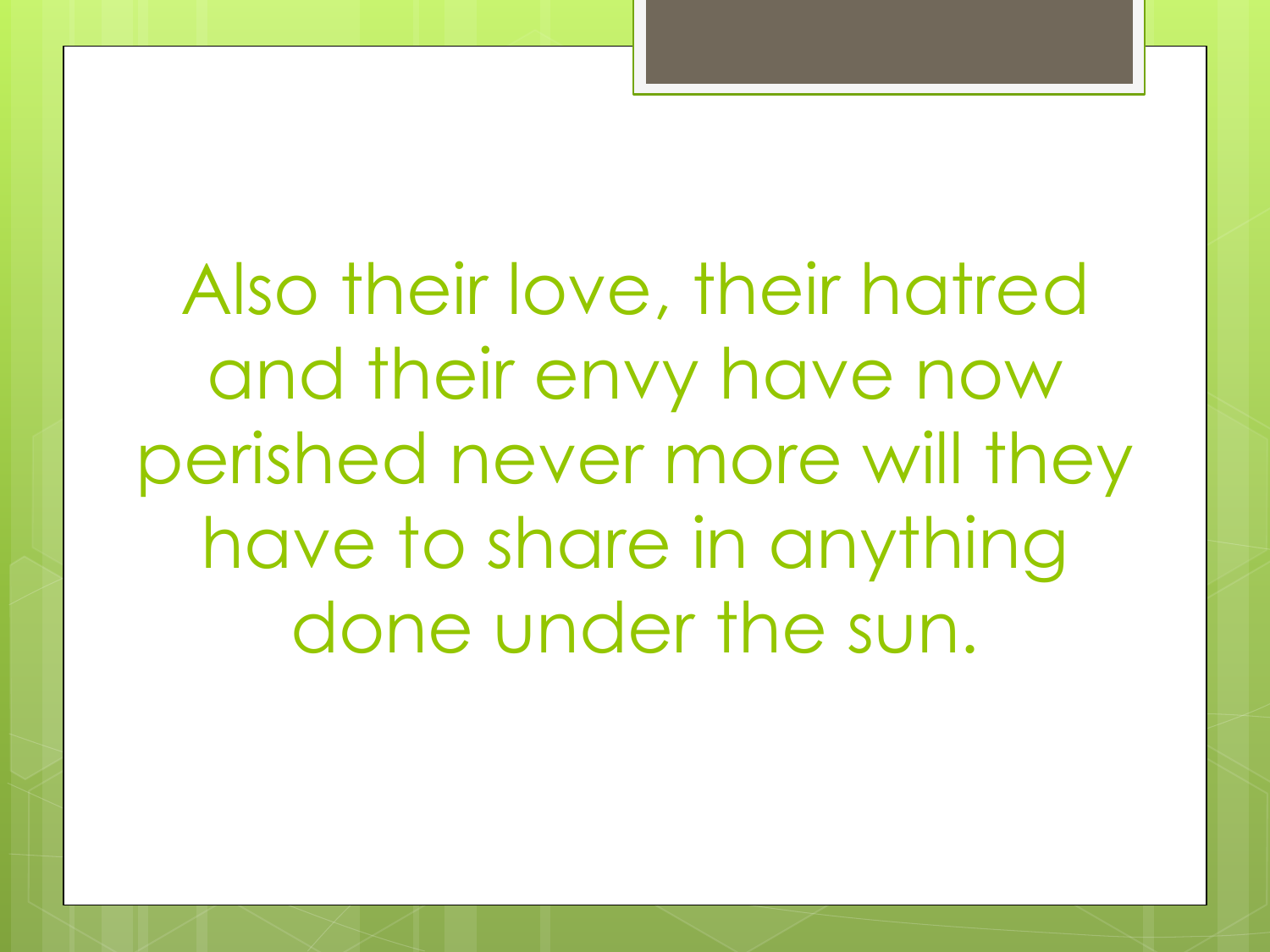Knowing we are accountable for what God has given us, we should take joyful advantage of all our gifts. Talents, wisdom and opportunities in life sooner than later.

> *Ecclesiastes 9 : 7-10 11:9 – 12:7*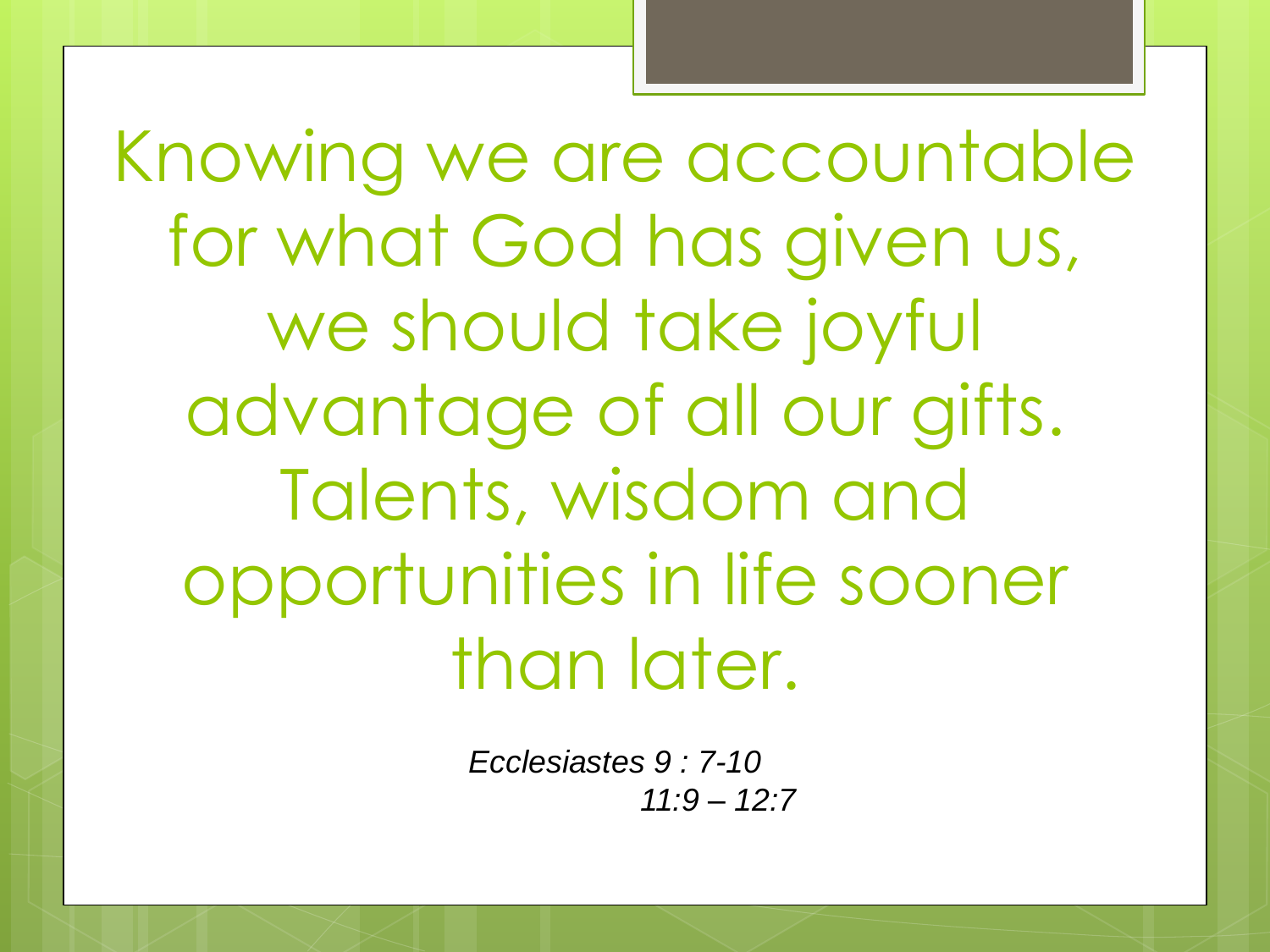They Key take away from Ecclesiastes is: our purpose is only fulfilled when we take advantage of our God given portion in Christ God's promised savior.